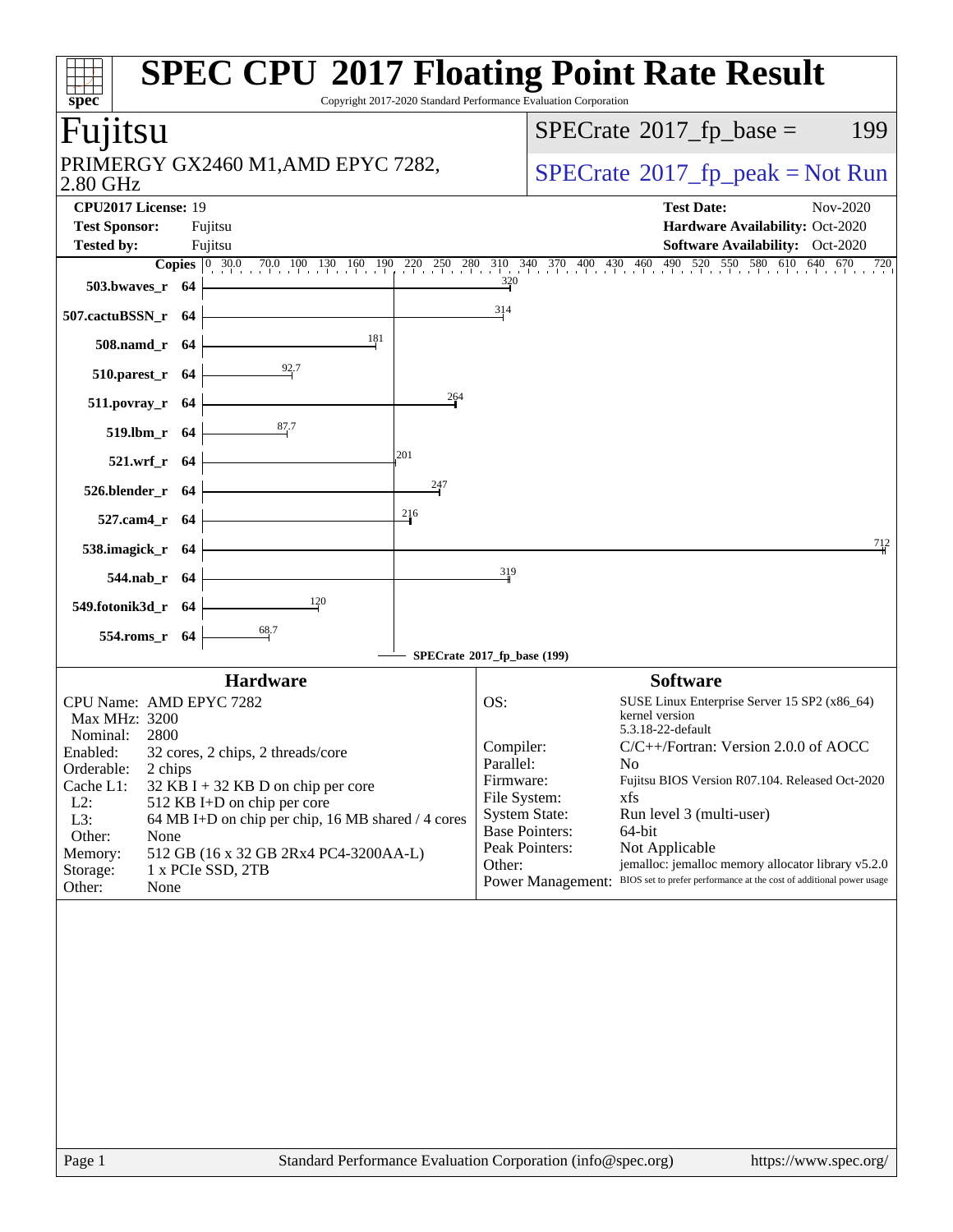Copyright 2017-2020 Standard Performance Evaluation Corporation

### Fujitsu

#### 2.80 GHz PRIMERGY GX2460 M1,AMD EPYC 7282,  $\vert$  [SPECrate](http://www.spec.org/auto/cpu2017/Docs/result-fields.html#SPECrate2017fppeak)®[2017\\_fp\\_peak = N](http://www.spec.org/auto/cpu2017/Docs/result-fields.html#SPECrate2017fppeak)ot Run

 $SPECTate@2017_fp\_base = 199$ 

**[CPU2017 License:](http://www.spec.org/auto/cpu2017/Docs/result-fields.html#CPU2017License)** 19 **[Test Date:](http://www.spec.org/auto/cpu2017/Docs/result-fields.html#TestDate)** Nov-2020 **[Test Sponsor:](http://www.spec.org/auto/cpu2017/Docs/result-fields.html#TestSponsor)** Fujitsu **[Hardware Availability:](http://www.spec.org/auto/cpu2017/Docs/result-fields.html#HardwareAvailability)** Oct-2020 **[Tested by:](http://www.spec.org/auto/cpu2017/Docs/result-fields.html#Testedby)** Fujitsu **Fugital Exception Contract Contract Contract Contract Contract Contract Contract Contract Contract Contract Contract Contract Contract Contract Contract Contract Contract Contract Contract Contract Co** 

#### **[Results Table](http://www.spec.org/auto/cpu2017/Docs/result-fields.html#ResultsTable)**

|                                   | <b>Base</b>   |                |                |                | <b>Peak</b> |                |            |               |                |              |                |              |                |              |
|-----------------------------------|---------------|----------------|----------------|----------------|-------------|----------------|------------|---------------|----------------|--------------|----------------|--------------|----------------|--------------|
| <b>Benchmark</b>                  | <b>Copies</b> | <b>Seconds</b> | Ratio          | <b>Seconds</b> | Ratio       | <b>Seconds</b> | Ratio      | <b>Copies</b> | <b>Seconds</b> | <b>Ratio</b> | <b>Seconds</b> | <b>Ratio</b> | <b>Seconds</b> | <b>Ratio</b> |
| 503.bwayes_r                      | 64            | 2001           | 321            | 2003           | <b>320</b>  | 2003           | 320        |               |                |              |                |              |                |              |
| 507.cactuBSSN r                   | 64            | 258            | <u>314</u>     | 259            | 313         | 258            | 314        |               |                |              |                |              |                |              |
| $508$ .namd $r$                   | 64            | 337            | 181            | 337            | 181         | 337            | <b>181</b> |               |                |              |                |              |                |              |
| 510.parest_r                      | 64            | 1793           | 93.4           | 1807           | 92.7        | 1807           | 92.6       |               |                |              |                |              |                |              |
| 511.povray_r                      | 64            | 565            | 264            | 568            | 263         | <u>566</u>     | 264        |               |                |              |                |              |                |              |
| 519.lbm_r                         | 64            | 768            | 87.9           | 769            | 87.7        | 771            | 87.5       |               |                |              |                |              |                |              |
| $521$ .wrf r                      | 64            | 712            | 201            | 714            | 201         | 713            | 201        |               |                |              |                |              |                |              |
| 526.blender r                     | 64            | 394            | 247            | <u>395</u>     | 247         | 395            | 247        |               |                |              |                |              |                |              |
| $527.cam4_r$                      | 64            | 515            | 217            | 517            | 216         | 519            | 216        |               |                |              |                |              |                |              |
| 538.imagick_r                     | 64            | 224            | 712            | 224            | 710         | 224            | 712        |               |                |              |                |              |                |              |
| $544$ .nab_r                      | 64            | 336            | 320            | 338            | 319         | 338            | 319        |               |                |              |                |              |                |              |
| 549.fotonik3d r                   | 64            | 2071           | 120            | 2070           | 120         | 2070           | <b>120</b> |               |                |              |                |              |                |              |
| $554$ .roms_r                     | 64            | 1480           | 68.7           | 1482           | 68.6        | 1480           | 68.7       |               |                |              |                |              |                |              |
| $SPECrate*2017_fp\_base =$        |               |                | 199            |                |             |                |            |               |                |              |                |              |                |              |
| $SPECrate^{\circ}2017$ _fp_peak = |               |                | <b>Not Run</b> |                |             |                |            |               |                |              |                |              |                |              |

Results appear in the [order in which they were run.](http://www.spec.org/auto/cpu2017/Docs/result-fields.html#RunOrder) Bold underlined text [indicates a median measurement.](http://www.spec.org/auto/cpu2017/Docs/result-fields.html#Median)

#### **[Compiler Notes](http://www.spec.org/auto/cpu2017/Docs/result-fields.html#CompilerNotes)**

The AMD64 AOCC Compiler Suite is available at <http://developer.amd.com/amd-aocc/>

#### **[Submit Notes](http://www.spec.org/auto/cpu2017/Docs/result-fields.html#SubmitNotes)**

The config file option 'submit' was used. 'numactl' was used to bind copies to the cores. See the configuration file for details.

#### **[Operating System Notes](http://www.spec.org/auto/cpu2017/Docs/result-fields.html#OperatingSystemNotes)**

'ulimit -s unlimited' was used to set environment stack size 'ulimit -l 2097152' was used to set environment locked pages in memory limit

runcpu command invoked through numactl i.e.: numactl --interleave=all runcpu <etc>

Set dirty\_ratio=8 to limit dirty cache to 8% of memory Set swappiness=1 to swap only if necessary Set zone\_reclaim\_mode=1 to free local node memory and avoid remote memory sync then drop\_caches=3 to reset caches before invoking runcpu

**(Continued on next page)**

| Page 2 | Standard Performance Evaluation Corporation (info@spec.org) | https://www.spec.org/ |
|--------|-------------------------------------------------------------|-----------------------|
|--------|-------------------------------------------------------------|-----------------------|

**[spec](http://www.spec.org/)**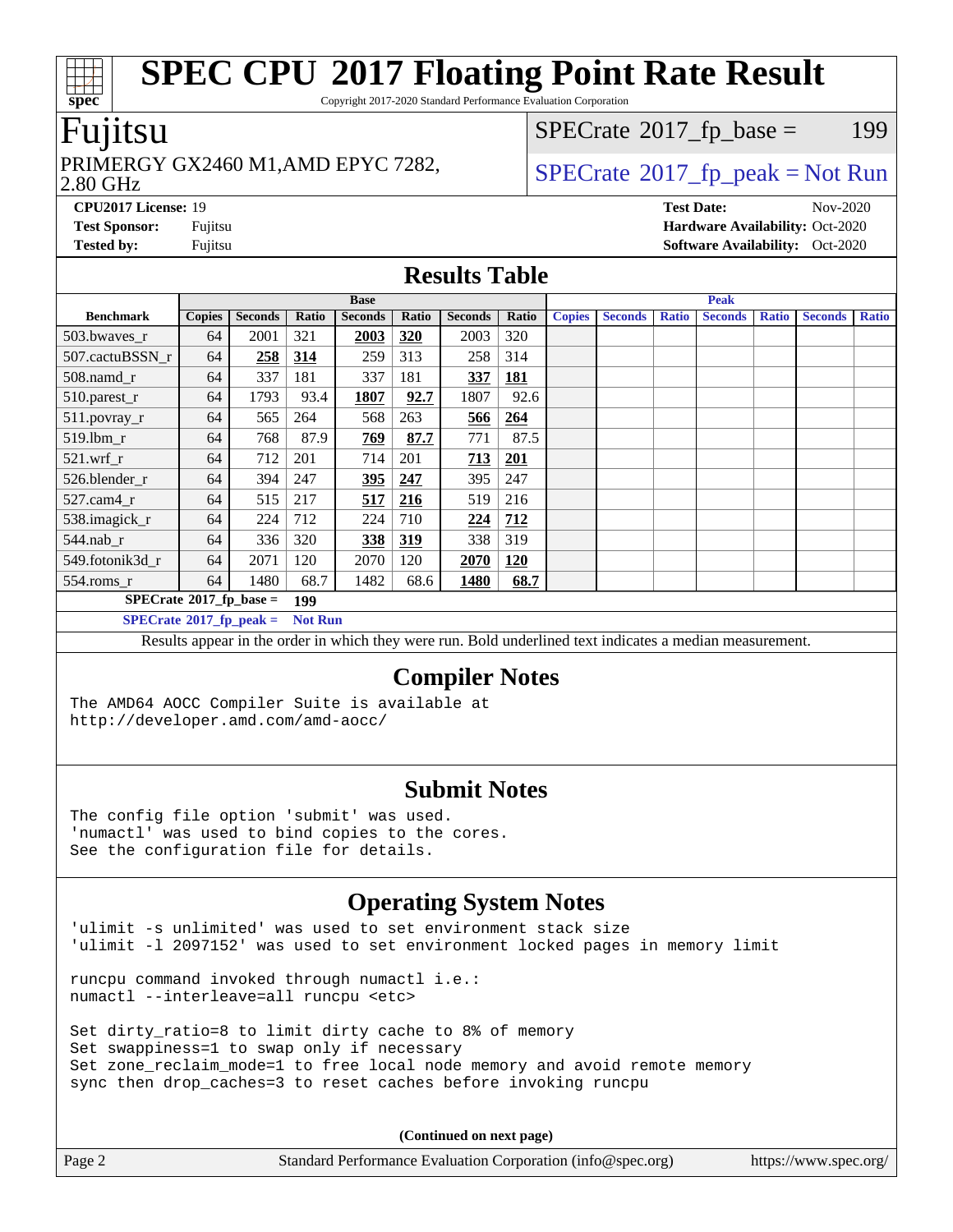Copyright 2017-2020 Standard Performance Evaluation Corporation

### Fujitsu

**[spec](http://www.spec.org/)**

PRIMERGY GX2460 M1,AMD EPYC 7282,  $\vert$  [SPECrate](http://www.spec.org/auto/cpu2017/Docs/result-fields.html#SPECrate2017fppeak) 2017 fp peak = Not Run

 $SPECTate@2017_fp\_base = 199$ 

2.80 GHz

**[Tested by:](http://www.spec.org/auto/cpu2017/Docs/result-fields.html#Testedby)** Fujitsu **[Software Availability:](http://www.spec.org/auto/cpu2017/Docs/result-fields.html#SoftwareAvailability)** Oct-2020

**[CPU2017 License:](http://www.spec.org/auto/cpu2017/Docs/result-fields.html#CPU2017License)** 19 **[Test Date:](http://www.spec.org/auto/cpu2017/Docs/result-fields.html#TestDate)** Nov-2020 **[Test Sponsor:](http://www.spec.org/auto/cpu2017/Docs/result-fields.html#TestSponsor)** Fujitsu **[Hardware Availability:](http://www.spec.org/auto/cpu2017/Docs/result-fields.html#HardwareAvailability)** Oct-2020

#### **[Operating System Notes \(Continued\)](http://www.spec.org/auto/cpu2017/Docs/result-fields.html#OperatingSystemNotes)**

dirty\_ratio, swappiness, zone\_reclaim\_mode and drop caches were all set using privileged echo (e.g. echo 1 > /proc/sys/vm/swappiness).

Transparent huge pages set to 'always' for this run (OS default)

#### **[Environment Variables Notes](http://www.spec.org/auto/cpu2017/Docs/result-fields.html#EnvironmentVariablesNotes)**

Environment variables set by runcpu before the start of the run: LD\_LIBRARY\_PATH =

 "/home/benchmark/speccpu/amd\_rate\_aocc200\_rome\_C\_lib/64;/home/benchmark/ speccpu/amd\_rate\_aocc200\_rome\_C\_lib/32:" MALLOC\_CONF = "retain:true"

#### **[General Notes](http://www.spec.org/auto/cpu2017/Docs/result-fields.html#GeneralNotes)**

Binaries were compiled on a system with 2x AMD EPYC 7601 CPU + 512GB Memory using Fedora 26

NA: The test sponsor attests, as of date of publication, that CVE-2017-5754 (Meltdown) is mitigated in the system as tested and documented. Yes: The test sponsor attests, as of date of publication, that CVE-2017-5753 (Spectre variant 1) is mitigated in the system as tested and documented. Yes: The test sponsor attests, as of date of publication, that CVE-2017-5715 (Spectre variant 2) is mitigated in the system as tested and documented.

jemalloc: configured and built with GCC v9.1.0 in Ubuntu 19.04 with -O3 -znver2 -flto jemalloc 5.2.0 is available here: <https://github.com/jemalloc/jemalloc/releases/download/5.2.0/jemalloc-5.2.0.tar.bz2>

#### **[Platform Notes](http://www.spec.org/auto/cpu2017/Docs/result-fields.html#PlatformNotes)**

 BIOS configuration: cTDP = 150 Determinism Slider = Power Package Power Limit = 150 SVM Mode = Disabled

 Sysinfo program /home/benchmark/speccpu/bin/sysinfo Rev: r6365 of 2019-08-21 295195f888a3d7edb1e6e46a485a0011 running on localhost Tue Nov 10 01:24:00 2020

 SUT (System Under Test) info as seen by some common utilities. For more information on this section, see <https://www.spec.org/cpu2017/Docs/config.html#sysinfo>

**(Continued on next page)**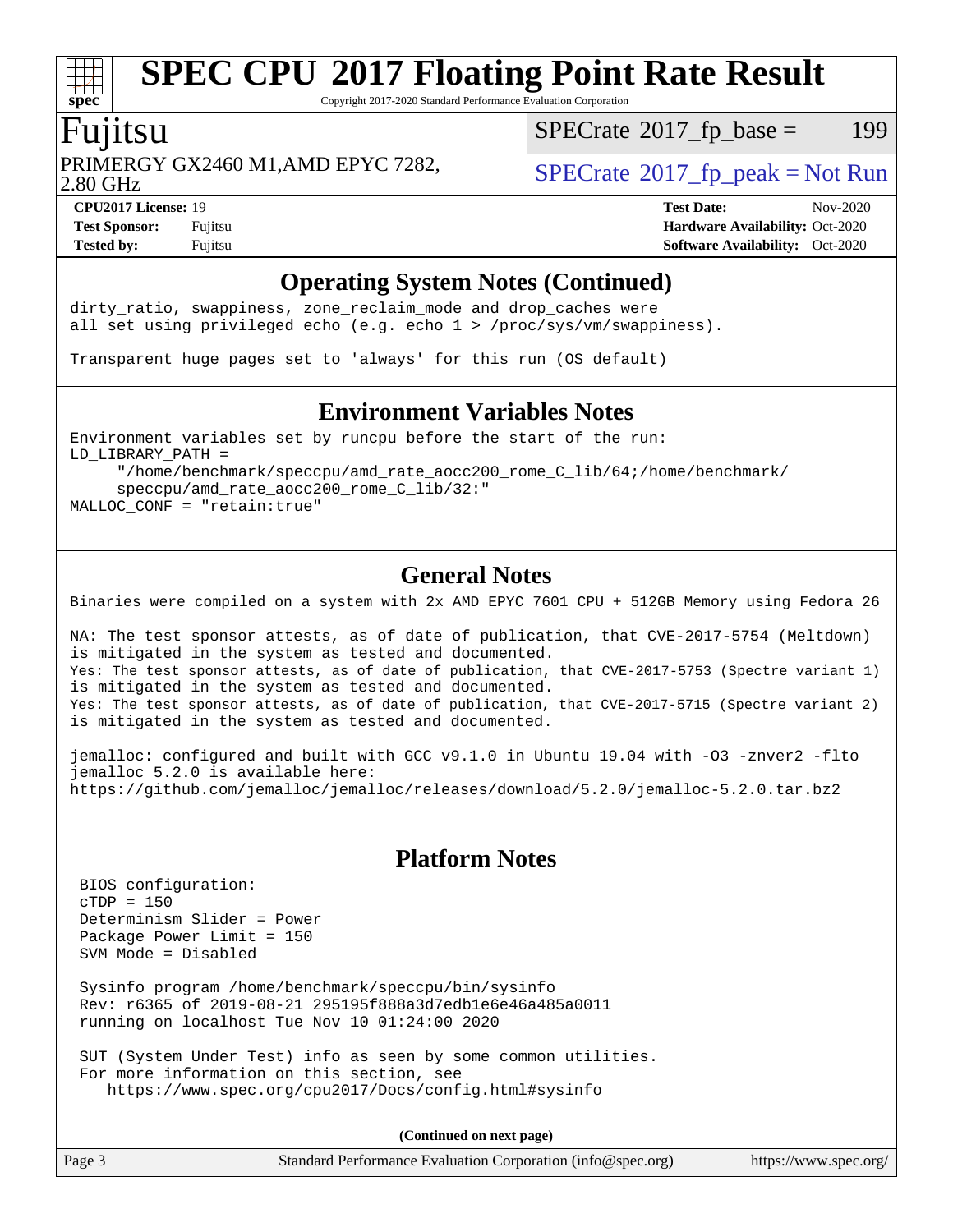Copyright 2017-2020 Standard Performance Evaluation Corporation

### Fujitsu

**[spec](http://www.spec.org/)**

2.80 GHz PRIMERGY GX2460 M1,AMD EPYC 7282,  $\big|$  [SPECrate](http://www.spec.org/auto/cpu2017/Docs/result-fields.html#SPECrate2017fppeak)®[2017\\_fp\\_peak = N](http://www.spec.org/auto/cpu2017/Docs/result-fields.html#SPECrate2017fppeak)ot Run

 $SPECTate$ <sup>®</sup>[2017\\_fp\\_base =](http://www.spec.org/auto/cpu2017/Docs/result-fields.html#SPECrate2017fpbase) 199

**[CPU2017 License:](http://www.spec.org/auto/cpu2017/Docs/result-fields.html#CPU2017License)** 19 **[Test Date:](http://www.spec.org/auto/cpu2017/Docs/result-fields.html#TestDate)** Nov-2020 **[Test Sponsor:](http://www.spec.org/auto/cpu2017/Docs/result-fields.html#TestSponsor)** Fujitsu **[Hardware Availability:](http://www.spec.org/auto/cpu2017/Docs/result-fields.html#HardwareAvailability)** Oct-2020 **[Tested by:](http://www.spec.org/auto/cpu2017/Docs/result-fields.html#Testedby)** Fujitsu **[Software Availability:](http://www.spec.org/auto/cpu2017/Docs/result-fields.html#SoftwareAvailability)** Oct-2020

#### **[Platform Notes \(Continued\)](http://www.spec.org/auto/cpu2017/Docs/result-fields.html#PlatformNotes)**

|        | From /proc/cpuinfo                           |                                                                                                                                                             |                       |  |  |  |
|--------|----------------------------------------------|-------------------------------------------------------------------------------------------------------------------------------------------------------------|-----------------------|--|--|--|
|        | model name : AMD EPYC 7282 16-Core Processor |                                                                                                                                                             |                       |  |  |  |
|        | 2 "physical id"s (chips)                     |                                                                                                                                                             |                       |  |  |  |
|        | 64 "processors"                              |                                                                                                                                                             |                       |  |  |  |
|        |                                              | cores, siblings (Caution: counting these is hw and system dependent. The following<br>excerpts from /proc/cpuinfo might not be reliable. Use with caution.) |                       |  |  |  |
|        | cpu cores $: 16$                             |                                                                                                                                                             |                       |  |  |  |
|        | siblings : 32                                |                                                                                                                                                             |                       |  |  |  |
|        |                                              | physical 0: cores 0 1 2 3 4 5 6 7 8 9 10 11 12 13 14 15                                                                                                     |                       |  |  |  |
|        |                                              | physical 1: cores 0 1 2 3 4 5 6 7 8 9 10 11 12 13 14 15                                                                                                     |                       |  |  |  |
|        | From 1scpu:                                  |                                                                                                                                                             |                       |  |  |  |
|        | Architecture:                                | x86 64                                                                                                                                                      |                       |  |  |  |
|        | $CPU$ op-mode( $s$ ):                        | 32-bit, 64-bit                                                                                                                                              |                       |  |  |  |
|        | Byte Order:                                  | Little Endian                                                                                                                                               |                       |  |  |  |
|        | Address sizes:                               | 43 bits physical, 48 bits virtual                                                                                                                           |                       |  |  |  |
|        | CPU(s):                                      | 64                                                                                                                                                          |                       |  |  |  |
|        | On-line CPU(s) list: $0-63$                  |                                                                                                                                                             |                       |  |  |  |
|        | Thread( $s$ ) per core:                      | 2                                                                                                                                                           |                       |  |  |  |
|        |                                              | 16                                                                                                                                                          |                       |  |  |  |
|        | $Core(s)$ per socket:                        | $\overline{2}$                                                                                                                                              |                       |  |  |  |
|        | Socket(s):                                   | 2                                                                                                                                                           |                       |  |  |  |
|        | NUMA node(s):                                |                                                                                                                                                             |                       |  |  |  |
|        | Vendor ID:                                   | AuthenticAMD                                                                                                                                                |                       |  |  |  |
|        | CPU family:                                  | 23                                                                                                                                                          |                       |  |  |  |
|        | Model:                                       | 49                                                                                                                                                          |                       |  |  |  |
|        | Model name:                                  | AMD EPYC 7282 16-Core Processor                                                                                                                             |                       |  |  |  |
|        | Stepping:                                    | $\Omega$                                                                                                                                                    |                       |  |  |  |
|        | CPU MHz:                                     | 1795.834                                                                                                                                                    |                       |  |  |  |
|        | $CPU$ max $MHz$ :                            | 2800.0000                                                                                                                                                   |                       |  |  |  |
|        | CPU min MHz:                                 | 1500.0000                                                                                                                                                   |                       |  |  |  |
|        | BogoMIPS:                                    | 5589.65                                                                                                                                                     |                       |  |  |  |
|        | Virtualization:                              | AMD-V                                                                                                                                                       |                       |  |  |  |
|        | L1d cache:                                   | 32K                                                                                                                                                         |                       |  |  |  |
|        | Lli cache:                                   | 32K                                                                                                                                                         |                       |  |  |  |
|        | $L2$ cache:                                  | 512K                                                                                                                                                        |                       |  |  |  |
|        | L3 cache:                                    | 16384K                                                                                                                                                      |                       |  |  |  |
|        | NUMA node0 $CPU(s): 0-15, 32-47$             |                                                                                                                                                             |                       |  |  |  |
|        | NUMA $node1$ $CPU(s)$ :                      | 16-31,48-63                                                                                                                                                 |                       |  |  |  |
|        | Flaqs:                                       | fpu vme de pse tsc msr pae mce cx8 apic sep mtrr pge mca cmov                                                                                               |                       |  |  |  |
|        |                                              | pat pse36 clflush mmx fxsr sse sse2 ht syscall nx mmxext fxsr_opt pdpe1gb rdtscp lm                                                                         |                       |  |  |  |
|        |                                              | constant_tsc rep_good nopl nonstop_tsc cpuid extd_apicid aperfmperf pni pclmulqdq                                                                           |                       |  |  |  |
|        |                                              | monitor ssse3 fma cx16 sse4_1 sse4_2 movbe popcnt aes xsave avx f16c rdrand lahf_lm                                                                         |                       |  |  |  |
|        |                                              | cmp_legacy svm extapic cr8_legacy abm sse4a misalignsse 3dnowprefetch osvw ibs                                                                              |                       |  |  |  |
|        |                                              | skinit wdt tce topoext perfctr_core perfctr_nb bpext perfctr_llc mwaitx cpb cat_13                                                                          |                       |  |  |  |
|        |                                              | cdp_13 hw_pstate sme ssbd mba sev ibrs ibpb stibp vmmcall fsgsbase bmil avx2 smep                                                                           |                       |  |  |  |
|        |                                              | bmi2 cqm rdt_a rdseed adx smap clflushopt clwb sha_ni xsaveopt xsavec xgetbvl xsaves                                                                        |                       |  |  |  |
|        |                                              |                                                                                                                                                             |                       |  |  |  |
|        |                                              | (Continued on next page)                                                                                                                                    |                       |  |  |  |
| Page 4 |                                              | Standard Performance Evaluation Corporation (info@spec.org)                                                                                                 | https://www.spec.org/ |  |  |  |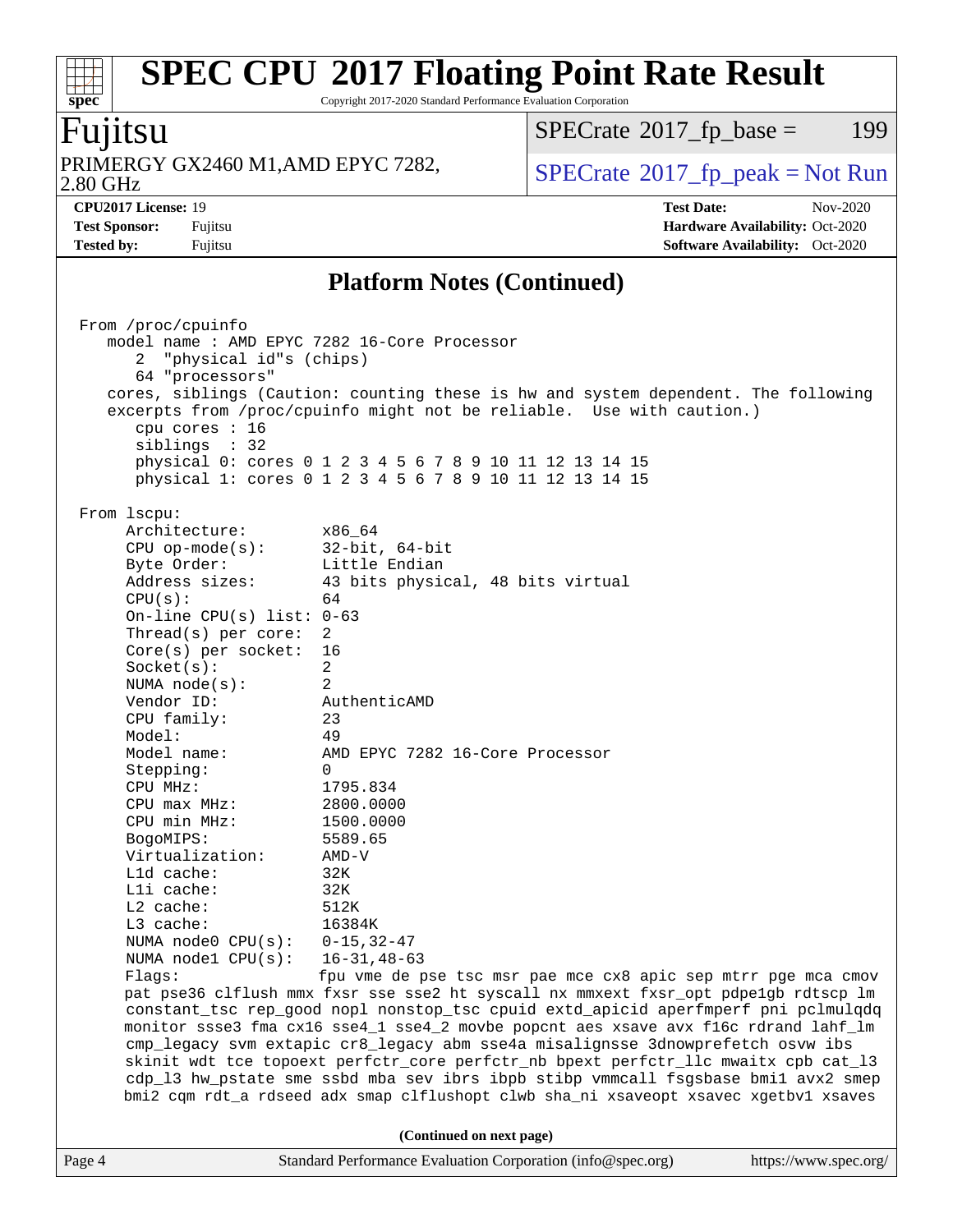Copyright 2017-2020 Standard Performance Evaluation Corporation

#### Fujitsu

**[spec](http://www.spec.org/)**

2.80 GHz PRIMERGY GX2460 M1,AMD EPYC 7282,  $\vert$  [SPECrate](http://www.spec.org/auto/cpu2017/Docs/result-fields.html#SPECrate2017fppeak) [2017\\_fp\\_peak = N](http://www.spec.org/auto/cpu2017/Docs/result-fields.html#SPECrate2017fppeak)ot Run

 $SPECTate@2017_fp\_base = 199$ 

**[CPU2017 License:](http://www.spec.org/auto/cpu2017/Docs/result-fields.html#CPU2017License)** 19 **[Test Date:](http://www.spec.org/auto/cpu2017/Docs/result-fields.html#TestDate)** Nov-2020 **[Test Sponsor:](http://www.spec.org/auto/cpu2017/Docs/result-fields.html#TestSponsor)** Fujitsu **[Hardware Availability:](http://www.spec.org/auto/cpu2017/Docs/result-fields.html#HardwareAvailability)** Oct-2020 **[Tested by:](http://www.spec.org/auto/cpu2017/Docs/result-fields.html#Testedby)** Fujitsu **[Software Availability:](http://www.spec.org/auto/cpu2017/Docs/result-fields.html#SoftwareAvailability)** Oct-2020

#### **[Platform Notes \(Continued\)](http://www.spec.org/auto/cpu2017/Docs/result-fields.html#PlatformNotes)**

Page 5 Standard Performance Evaluation Corporation [\(info@spec.org\)](mailto:info@spec.org) <https://www.spec.org/> cqm\_llc cqm\_occup\_llc cqm\_mbm\_total cqm\_mbm\_local clzero irperf xsaveerptr wbnoinvd arat npt lbrv svm\_lock nrip\_save tsc\_scale vmcb\_clean flushbyasid decodeassists pausefilter pfthreshold avic v\_vmsave\_vmload vgif umip rdpid overflow\_recov succor smca /proc/cpuinfo cache data cache size : 512 KB From numactl --hardware WARNING: a numactl 'node' might or might not correspond to a physical chip. available: 2 nodes (0-1) node 0 cpus: 0 1 2 3 4 5 6 7 8 9 10 11 12 13 14 15 32 33 34 35 36 37 38 39 40 41 42 43 44 45 46 47 node 0 size: 257765 MB node 0 free: 256941 MB node 1 cpus: 16 17 18 19 20 21 22 23 24 25 26 27 28 29 30 31 48 49 50 51 52 53 54 55 56 57 58 59 60 61 62 63 node 1 size: 257764 MB node 1 free: 257049 MB node distances: node 0 1 0: 10 32 1: 32 10 From /proc/meminfo MemTotal: 527902588 kB HugePages\_Total: 0 Hugepagesize: 2048 kB From /etc/\*release\* /etc/\*version\* os-release: NAME="SLES" VERSION="15-SP2" VERSION\_ID="15.2" PRETTY\_NAME="SUSE Linux Enterprise Server 15 SP2" ID="sles" ID\_LIKE="suse" ANSI\_COLOR="0;32" CPE\_NAME="cpe:/o:suse:sles:15:sp2" uname -a: Linux localhost 5.3.18-22-default #1 SMP Wed Jun 3 12:16:43 UTC 2020 (720aeba/lp-1a956f1) x86\_64 x86\_64 x86\_64 GNU/Linux Kernel self-reported vulnerability status: itlb\_multihit: Not affected **(Continued on next page)**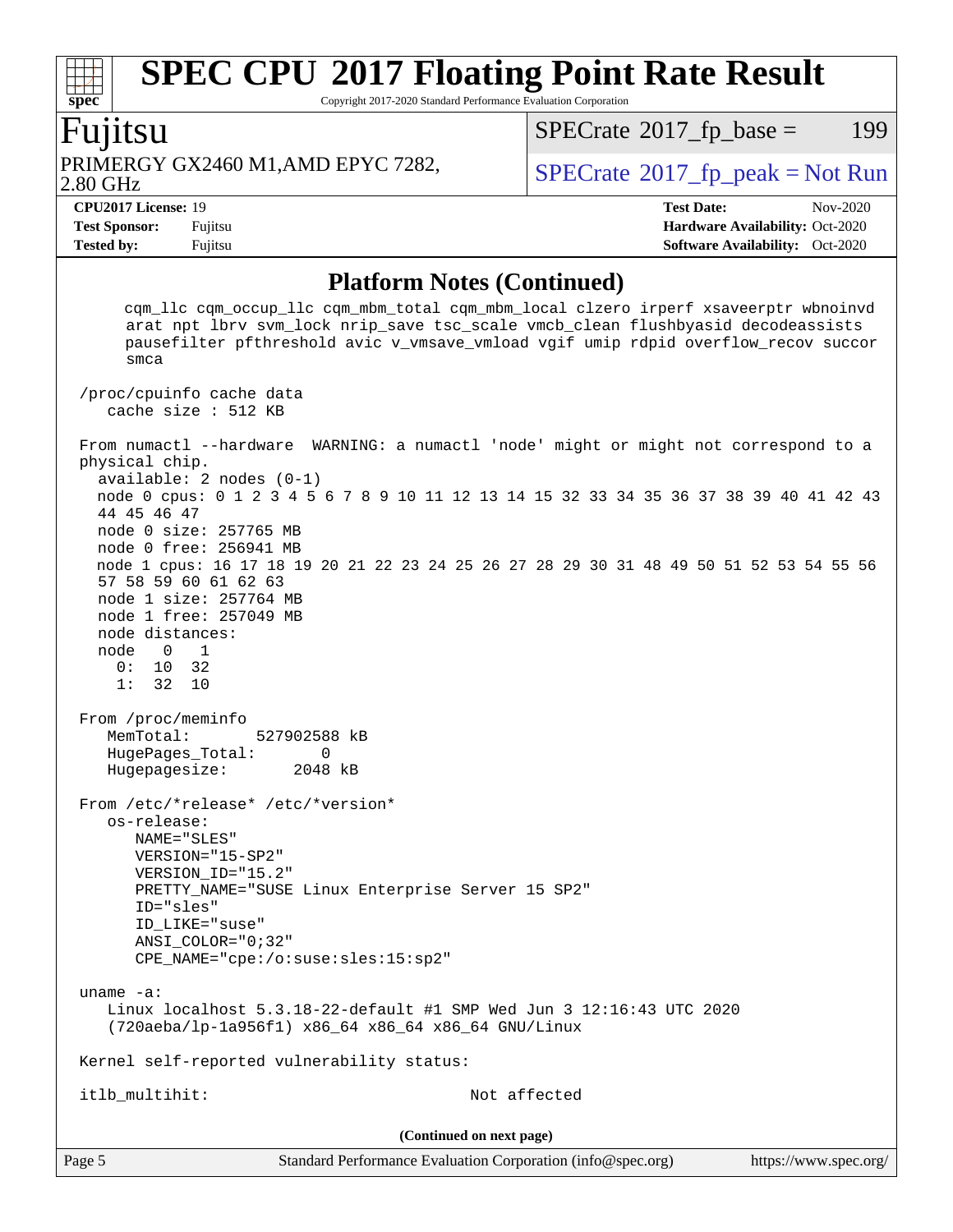Copyright 2017-2020 Standard Performance Evaluation Corporation

#### Fujitsu

**[spec](http://www.spec.org/)**

2.80 GHz PRIMERGY GX2460 M1,AMD EPYC 7282,  $\vert$  [SPECrate](http://www.spec.org/auto/cpu2017/Docs/result-fields.html#SPECrate2017fppeak) 2017 fp\_peak = Not Run

 $SPECTate@2017_fp\_base = 199$ 

**[CPU2017 License:](http://www.spec.org/auto/cpu2017/Docs/result-fields.html#CPU2017License)** 19 **[Test Date:](http://www.spec.org/auto/cpu2017/Docs/result-fields.html#TestDate)** Nov-2020 **[Test Sponsor:](http://www.spec.org/auto/cpu2017/Docs/result-fields.html#TestSponsor)** Fujitsu **[Hardware Availability:](http://www.spec.org/auto/cpu2017/Docs/result-fields.html#HardwareAvailability)** Oct-2020 **[Tested by:](http://www.spec.org/auto/cpu2017/Docs/result-fields.html#Testedby)** Fujitsu **[Software Availability:](http://www.spec.org/auto/cpu2017/Docs/result-fields.html#SoftwareAvailability)** Oct-2020

#### **[Platform Notes \(Continued\)](http://www.spec.org/auto/cpu2017/Docs/result-fields.html#PlatformNotes)**

Page 6 Standard Performance Evaluation Corporation [\(info@spec.org\)](mailto:info@spec.org) <https://www.spec.org/> CVE-2018-3620 (L1 Terminal Fault): Not affected Microarchitectural Data Sampling: Not affected CVE-2017-5754 (Meltdown): Not affected CVE-2018-3639 (Speculative Store Bypass): Mitigation: Speculative Store Bypass disabled via prctl and seccomp CVE-2017-5753 (Spectre variant 1): Mitigation: usercopy/swapgs barriers and \_\_user pointer sanitization CVE-2017-5715 (Spectre variant 2): Mitigation: Full AMD retpoline, IBPB: conditional, IBRS\_FW, STIBP: conditional, RSB filling srbds: Not affected tsx\_async\_abort: Not affected run-level 3 Nov 9 21:12 SPEC is set to: /home/benchmark/speccpu Filesystem Type Size Used Avail Use% Mounted on /dev/nvme1n1p3 xfs 1.3T 6.0G 1.3T 1% /home From /sys/devices/virtual/dmi/id BIOS: American Megatrends Inc. V7.104 08/20/2020 Vendor: FUJITSU Product: PRIMERGY GX2460 M1 Product Family: empty Serial: MACKxxxxxx Additional information from dmidecode follows. WARNING: Use caution when you interpret this section. The 'dmidecode' program reads system data which is "intended to allow hardware to be accurately determined", but the intent may not be met, as there are frequent changes to hardware, firmware, and the "DMTF SMBIOS" standard. Memory: 16x Samsung M393A4K40DB3-CWE 32 kB 2 rank 3200 (End of data from sysinfo program) **[Compiler Version Notes](http://www.spec.org/auto/cpu2017/Docs/result-fields.html#CompilerVersionNotes)** ============================================================================== C | 519.lbm\_r(base) 538.imagick\_r(base) 544.nab\_r(base) ------------------------------------------------------------------------------ AOCC.LLVM.2.0.0.B191.2019\_07\_19 clang version 8.0.0 (CLANG: Jenkins AOCC\_2\_0\_0-Build#191) (based on LLVM AOCC.LLVM.2.0.0.B191.2019\_07\_19) Target: x86\_64-unknown-linux-gnu Thread model: posix InstalledDir: /sppo/dev/compilers/aocc-compiler-2.0.0/bin ------------------------------------------------------------------------------ **(Continued on next page)**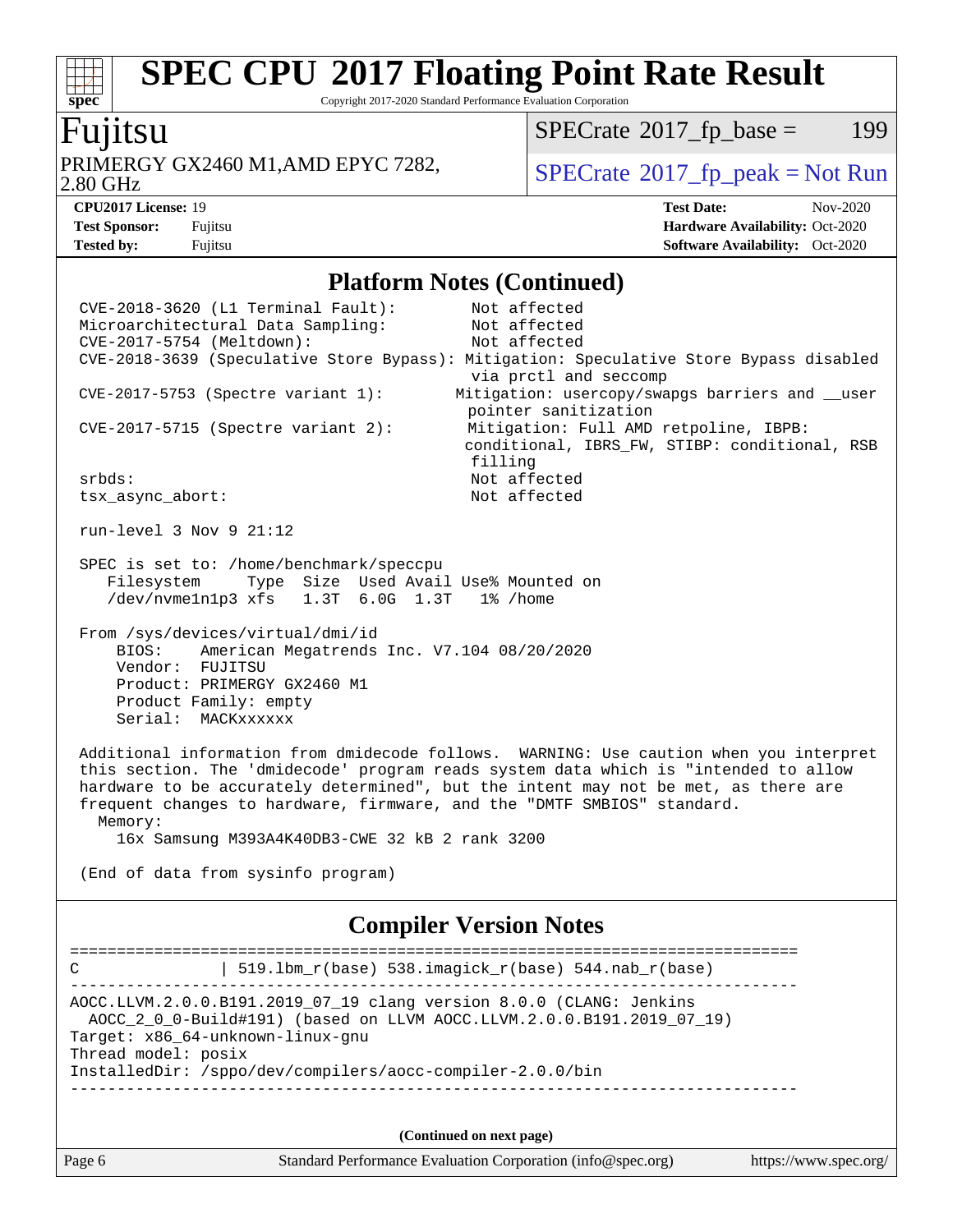Copyright 2017-2020 Standard Performance Evaluation Corporation

# Fujitsu

PRIMERGY GX2460 M1,AMD EPYC 7282,  $\big|$  [SPECrate](http://www.spec.org/auto/cpu2017/Docs/result-fields.html#SPECrate2017fppeak)®[2017\\_fp\\_peak = N](http://www.spec.org/auto/cpu2017/Docs/result-fields.html#SPECrate2017fppeak)ot Run

 $SPECTate$ <sup>®</sup>[2017\\_fp\\_base =](http://www.spec.org/auto/cpu2017/Docs/result-fields.html#SPECrate2017fpbase) 199

2.80 GHz

**[spec](http://www.spec.org/)**

**[CPU2017 License:](http://www.spec.org/auto/cpu2017/Docs/result-fields.html#CPU2017License)** 19 **[Test Date:](http://www.spec.org/auto/cpu2017/Docs/result-fields.html#TestDate)** Nov-2020 **[Test Sponsor:](http://www.spec.org/auto/cpu2017/Docs/result-fields.html#TestSponsor)** Fujitsu **[Hardware Availability:](http://www.spec.org/auto/cpu2017/Docs/result-fields.html#HardwareAvailability)** Oct-2020 **[Tested by:](http://www.spec.org/auto/cpu2017/Docs/result-fields.html#Testedby)** Fujitsu **[Software Availability:](http://www.spec.org/auto/cpu2017/Docs/result-fields.html#SoftwareAvailability)** Oct-2020

### **[Compiler Version Notes \(Continued\)](http://www.spec.org/auto/cpu2017/Docs/result-fields.html#CompilerVersionNotes)**

| $C++$                                                   | $\vert$ 508.namd_r(base) 510.parest_r(base)                                                                                                  |                       |
|---------------------------------------------------------|----------------------------------------------------------------------------------------------------------------------------------------------|-----------------------|
|                                                         | AOCC.LLVM.2.0.0.B191.2019_07_19 clang version 8.0.0 (CLANG: Jenkins                                                                          |                       |
| Target: x86 64-unknown-linux-gnu                        | AOCC_2_0_0-Build#191) (based on LLVM AOCC.LLVM.2.0.0.B191.2019_07_19)                                                                        |                       |
| Thread model: posix                                     |                                                                                                                                              |                       |
|                                                         | InstalledDir: /sppo/dev/compilers/aocc-compiler-2.0.0/bin<br>_____________________                                                           |                       |
|                                                         |                                                                                                                                              |                       |
|                                                         | $C++$ , C $\vert$ 511.povray_r(base) 526.blender_r(base)                                                                                     |                       |
| Target: x86_64-unknown-linux-gnu                        | AOCC.LLVM.2.0.0.B191.2019_07_19 clang version 8.0.0 (CLANG: Jenkins<br>AOCC_2_0_0-Build#191) (based on LLVM AOCC.LLVM.2.0.0.B191.2019_07_19) |                       |
| Thread model: posix                                     | InstalledDir: /sppo/dev/compilers/aocc-compiler-2.0.0/bin                                                                                    |                       |
|                                                         | AOCC.LLVM.2.0.0.B191.2019_07_19 clang version 8.0.0 (CLANG: Jenkins                                                                          |                       |
|                                                         | AOCC_2_0_0-Build#191) (based on LLVM AOCC.LLVM.2.0.0.B191.2019_07_19)                                                                        |                       |
| Target: x86_64-unknown-linux-gnu<br>Thread model: posix |                                                                                                                                              |                       |
|                                                         | InstalledDir: /sppo/dev/compilers/aocc-compiler-2.0.0/bin                                                                                    |                       |
|                                                         |                                                                                                                                              |                       |
|                                                         |                                                                                                                                              |                       |
|                                                         | $C++$ , C, Fortran   507.cactuBSSN_r(base)                                                                                                   |                       |
|                                                         | AOCC.LLVM.2.0.0.B191.2019_07_19 clang version 8.0.0 (CLANG: Jenkins                                                                          |                       |
|                                                         | AOCC_2_0_0-Build#191) (based on LLVM AOCC.LLVM.2.0.0.B191.2019_07_19)                                                                        |                       |
| Target: x86_64-unknown-linux-gnu<br>Thread model: posix |                                                                                                                                              |                       |
|                                                         | InstalledDir: /sppo/dev/compilers/aocc-compiler-2.0.0/bin                                                                                    |                       |
|                                                         | AOCC.LLVM.2.0.0.B191.2019_07_19 clang version 8.0.0 (CLANG: Jenkins                                                                          |                       |
| Target: x86_64-unknown-linux-gnu                        | AOCC_2_0_0-Build#191) (based on LLVM AOCC.LLVM.2.0.0.B191.2019_07_19)                                                                        |                       |
| Thread model: posix                                     |                                                                                                                                              |                       |
|                                                         | InstalledDir: /sppo/dev/compilers/aocc-compiler-2.0.0/bin                                                                                    |                       |
|                                                         | AOCC.LLVM.2.0.0.B191.2019_07_19 clang version 8.0.0 (CLANG: Jenkins                                                                          |                       |
|                                                         | AOCC_2_0_0-Build#191) (based on LLVM AOCC.LLVM.2.0.0.B191.2019_07_19)                                                                        |                       |
| Target: x86_64-unknown-linux-gnu                        |                                                                                                                                              |                       |
| Thread model: posix                                     | InstalledDir: /sppo/dev/compilers/aocc-compiler-2.0.0/bin                                                                                    |                       |
|                                                         |                                                                                                                                              |                       |
|                                                         |                                                                                                                                              |                       |
|                                                         | (Continued on next page)                                                                                                                     |                       |
| Page 7                                                  | Standard Performance Evaluation Corporation (info@spec.org)                                                                                  | https://www.spec.org/ |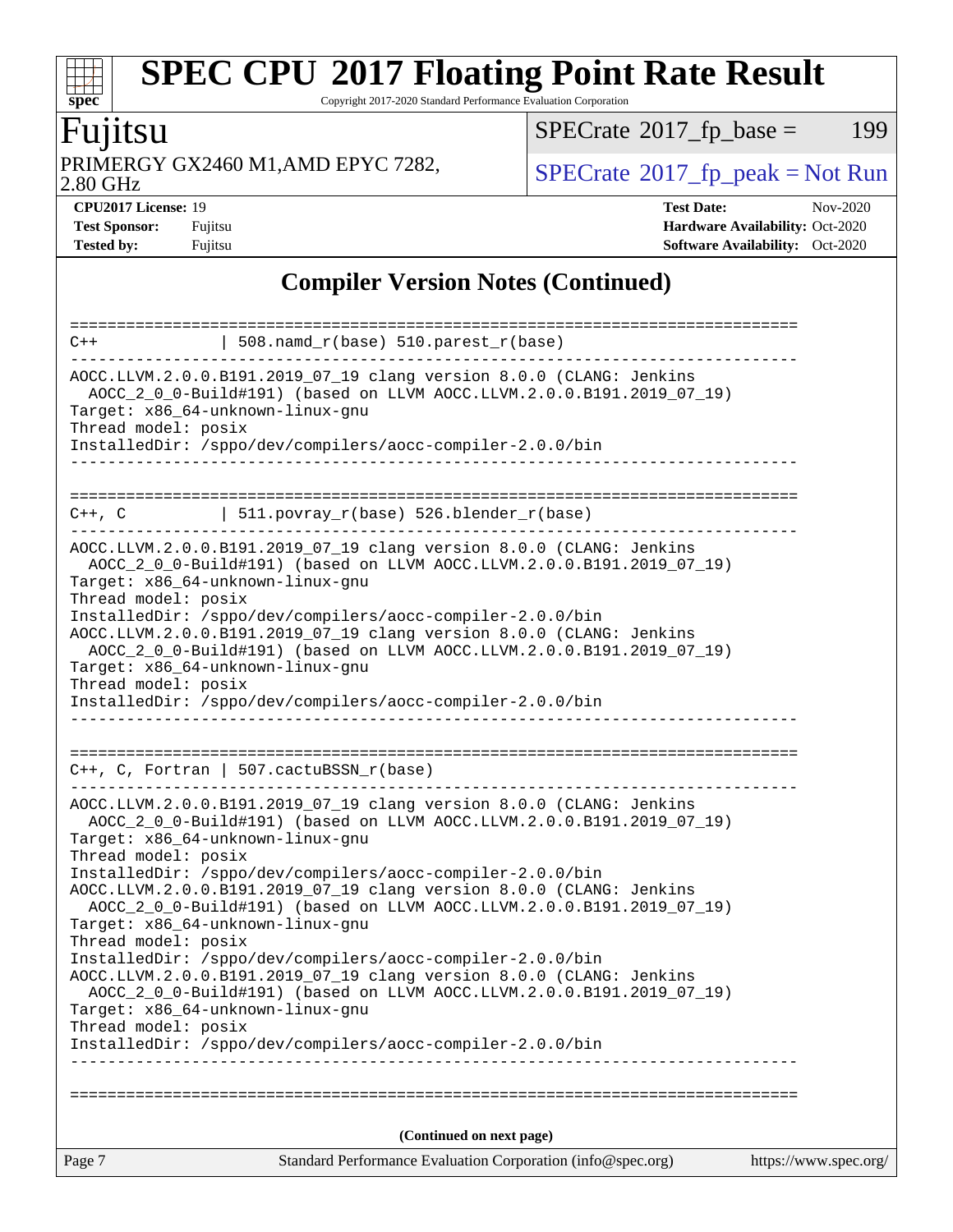Copyright 2017-2020 Standard Performance Evaluation Corporation

### Fujitsu

PRIMERGY GX2460 M1,AMD EPYC 7282,  $\big|$  [SPECrate](http://www.spec.org/auto/cpu2017/Docs/result-fields.html#SPECrate2017fppeak)®[2017\\_fp\\_peak = N](http://www.spec.org/auto/cpu2017/Docs/result-fields.html#SPECrate2017fppeak)ot Run

 $SPECTate@2017_fp\_base = 199$ 

2.80 GHz

**[spec](http://www.spec.org/)**

 $+\ +$ 

| <b>CPU2017 License: 19</b> |         | <b>Test Date:</b>                      | Nov-2020 |
|----------------------------|---------|----------------------------------------|----------|
| <b>Test Sponsor:</b>       | Fuiitsu | <b>Hardware Availability: Oct-2020</b> |          |
| <b>Tested by:</b>          | Fuiitsu | <b>Software Availability:</b> Oct-2020 |          |

**[CPU2017 License:](http://www.spec.org/auto/cpu2017/Docs/result-fields.html#CPU2017License)** 19 **[Test Date:](http://www.spec.org/auto/cpu2017/Docs/result-fields.html#TestDate)** Nov-2020 **[Test Sponsor:](http://www.spec.org/auto/cpu2017/Docs/result-fields.html#TestSponsor)** Fujitsu **[Hardware Availability:](http://www.spec.org/auto/cpu2017/Docs/result-fields.html#HardwareAvailability)** Oct-2020

### **[Compiler Version Notes \(Continued\)](http://www.spec.org/auto/cpu2017/Docs/result-fields.html#CompilerVersionNotes)**

| Fortran                                    | $\vert$ 503.bwaves_r(base) 549.fotonik3d_r(base) 554.roms_r(base)                                                                                                                                                                                                                                                                                                                                                                                                                              |
|--------------------------------------------|------------------------------------------------------------------------------------------------------------------------------------------------------------------------------------------------------------------------------------------------------------------------------------------------------------------------------------------------------------------------------------------------------------------------------------------------------------------------------------------------|
| Thread model: posix                        | AOCC.LLVM.2.0.0.B191.2019_07_19 clang version 8.0.0 (CLANG: Jenkins<br>AOCC_2_0_0-Build#191) (based on LLVM AOCC.LLVM.2.0.0.B191.2019_07_19)<br>Target: x86_64-unknown-linux-gnu<br>InstalledDir: /sppo/dev/compilers/aocc-compiler-2.0.0/bin                                                                                                                                                                                                                                                  |
|                                            | --------------------------------<br>Fortran, $C$   521.wrf $r(base)$ 527.cam4 $r(base)$                                                                                                                                                                                                                                                                                                                                                                                                        |
| Thread model: posix<br>Thread model: posix | AOCC.LLVM.2.0.0.B191.2019_07_19 clang version 8.0.0 (CLANG: Jenkins<br>AOCC_2_0_0-Build#191) (based on LLVM AOCC.LLVM.2.0.0.B191.2019_07_19)<br>Target: x86 64-unknown-linux-gnu<br>InstalledDir: /sppo/dev/compilers/aocc-compiler-2.0.0/bin<br>AOCC.LLVM.2.0.0.B191.2019_07_19 clang version 8.0.0 (CLANG: Jenkins<br>AOCC_2_0_0-Build#191) (based on LLVM AOCC.LLVM.2.0.0.B191.2019_07_19)<br>Target: x86_64-unknown-linux-gnu<br>InstalledDir: /sppo/dev/compilers/aocc-compiler-2.0.0/bin |

### **[Base Compiler Invocation](http://www.spec.org/auto/cpu2017/Docs/result-fields.html#BaseCompilerInvocation)**

[C benchmarks](http://www.spec.org/auto/cpu2017/Docs/result-fields.html#Cbenchmarks): [clang](http://www.spec.org/cpu2017/results/res2020q4/cpu2017-20201124-24486.flags.html#user_CCbase_clang-c)

| $C_{++}$ benchmarks: |  |
|----------------------|--|
| $clanq++$            |  |

[Fortran benchmarks](http://www.spec.org/auto/cpu2017/Docs/result-fields.html#Fortranbenchmarks): [flang](http://www.spec.org/cpu2017/results/res2020q4/cpu2017-20201124-24486.flags.html#user_FCbase_flang)

[Benchmarks using both Fortran and C](http://www.spec.org/auto/cpu2017/Docs/result-fields.html#BenchmarksusingbothFortranandC): [flang](http://www.spec.org/cpu2017/results/res2020q4/cpu2017-20201124-24486.flags.html#user_CC_FCbase_flang) [clang](http://www.spec.org/cpu2017/results/res2020q4/cpu2017-20201124-24486.flags.html#user_CC_FCbase_clang-c)

[Benchmarks using both C and C++](http://www.spec.org/auto/cpu2017/Docs/result-fields.html#BenchmarksusingbothCandCXX): [clang++](http://www.spec.org/cpu2017/results/res2020q4/cpu2017-20201124-24486.flags.html#user_CC_CXXbase_clang-cpp) [clang](http://www.spec.org/cpu2017/results/res2020q4/cpu2017-20201124-24486.flags.html#user_CC_CXXbase_clang-c)

[Benchmarks using Fortran, C, and C++:](http://www.spec.org/auto/cpu2017/Docs/result-fields.html#BenchmarksusingFortranCandCXX) [clang++](http://www.spec.org/cpu2017/results/res2020q4/cpu2017-20201124-24486.flags.html#user_CC_CXX_FCbase_clang-cpp) [clang](http://www.spec.org/cpu2017/results/res2020q4/cpu2017-20201124-24486.flags.html#user_CC_CXX_FCbase_clang-c) [flang](http://www.spec.org/cpu2017/results/res2020q4/cpu2017-20201124-24486.flags.html#user_CC_CXX_FCbase_flang)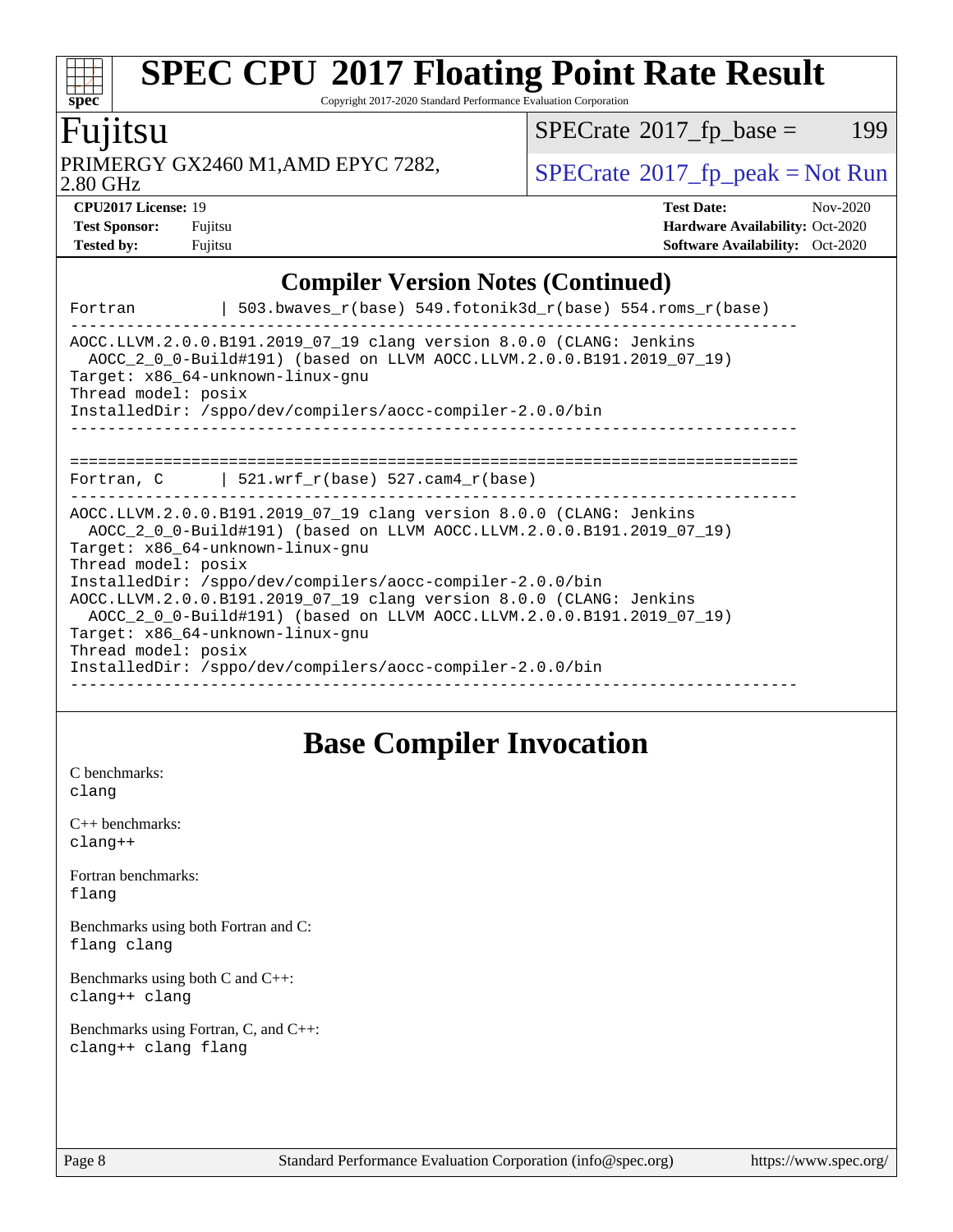Copyright 2017-2020 Standard Performance Evaluation Corporation

### Fujitsu

**[spec](http://www.spec.org/)**

2.80 GHz PRIMERGY GX2460 M1,AMD EPYC 7282,  $\vert$  [SPECrate](http://www.spec.org/auto/cpu2017/Docs/result-fields.html#SPECrate2017fppeak) 2017 fp peak = Not Run

 $SPECTate@2017_fp\_base = 199$ 

**[CPU2017 License:](http://www.spec.org/auto/cpu2017/Docs/result-fields.html#CPU2017License)** 19 **[Test Date:](http://www.spec.org/auto/cpu2017/Docs/result-fields.html#TestDate)** Nov-2020 **[Test Sponsor:](http://www.spec.org/auto/cpu2017/Docs/result-fields.html#TestSponsor)** Fujitsu **[Hardware Availability:](http://www.spec.org/auto/cpu2017/Docs/result-fields.html#HardwareAvailability)** Oct-2020 **[Tested by:](http://www.spec.org/auto/cpu2017/Docs/result-fields.html#Testedby)** Fujitsu **[Software Availability:](http://www.spec.org/auto/cpu2017/Docs/result-fields.html#SoftwareAvailability)** Oct-2020

### **[Base Portability Flags](http://www.spec.org/auto/cpu2017/Docs/result-fields.html#BasePortabilityFlags)**

 503.bwaves\_r: [-DSPEC\\_LP64](http://www.spec.org/cpu2017/results/res2020q4/cpu2017-20201124-24486.flags.html#suite_baseEXTRA_PORTABILITY503_bwaves_r_DSPEC_LP64) 507.cactuBSSN\_r: [-DSPEC\\_LP64](http://www.spec.org/cpu2017/results/res2020q4/cpu2017-20201124-24486.flags.html#suite_baseEXTRA_PORTABILITY507_cactuBSSN_r_DSPEC_LP64) 508.namd\_r: [-DSPEC\\_LP64](http://www.spec.org/cpu2017/results/res2020q4/cpu2017-20201124-24486.flags.html#suite_baseEXTRA_PORTABILITY508_namd_r_DSPEC_LP64) 510.parest\_r: [-DSPEC\\_LP64](http://www.spec.org/cpu2017/results/res2020q4/cpu2017-20201124-24486.flags.html#suite_baseEXTRA_PORTABILITY510_parest_r_DSPEC_LP64) 511.povray\_r: [-DSPEC\\_LP64](http://www.spec.org/cpu2017/results/res2020q4/cpu2017-20201124-24486.flags.html#suite_baseEXTRA_PORTABILITY511_povray_r_DSPEC_LP64) 519.lbm\_r: [-DSPEC\\_LP64](http://www.spec.org/cpu2017/results/res2020q4/cpu2017-20201124-24486.flags.html#suite_baseEXTRA_PORTABILITY519_lbm_r_DSPEC_LP64) 521.wrf\_r: [-DSPEC\\_CASE\\_FLAG](http://www.spec.org/cpu2017/results/res2020q4/cpu2017-20201124-24486.flags.html#b521.wrf_r_baseCPORTABILITY_DSPEC_CASE_FLAG) [-Mbyteswapio](http://www.spec.org/cpu2017/results/res2020q4/cpu2017-20201124-24486.flags.html#user_baseFPORTABILITY521_wrf_r_F-mbyteswapio_543c39ce38db59bcbc3b888917ef58c313007ae1c27520b689e012995ae261114051d1d5efcb4182d175ce22a6a15532d3a9999882dd2c360e6d853f41da6883) [-DSPEC\\_LP64](http://www.spec.org/cpu2017/results/res2020q4/cpu2017-20201124-24486.flags.html#suite_baseEXTRA_PORTABILITY521_wrf_r_DSPEC_LP64) 526.blender\_r: [-funsigned-char](http://www.spec.org/cpu2017/results/res2020q4/cpu2017-20201124-24486.flags.html#user_baseCPORTABILITY526_blender_r_aocc-unsigned-char) [-D\\_\\_BOOL\\_DEFINED](http://www.spec.org/cpu2017/results/res2020q4/cpu2017-20201124-24486.flags.html#b526.blender_r_baseCXXPORTABILITY_D__BOOL_DEFINED) [-DSPEC\\_LP64](http://www.spec.org/cpu2017/results/res2020q4/cpu2017-20201124-24486.flags.html#suite_baseEXTRA_PORTABILITY526_blender_r_DSPEC_LP64) 527.cam4\_r: [-DSPEC\\_CASE\\_FLAG](http://www.spec.org/cpu2017/results/res2020q4/cpu2017-20201124-24486.flags.html#b527.cam4_r_basePORTABILITY_DSPEC_CASE_FLAG) [-DSPEC\\_LP64](http://www.spec.org/cpu2017/results/res2020q4/cpu2017-20201124-24486.flags.html#suite_baseEXTRA_PORTABILITY527_cam4_r_DSPEC_LP64) 538.imagick\_r: [-DSPEC\\_LP64](http://www.spec.org/cpu2017/results/res2020q4/cpu2017-20201124-24486.flags.html#suite_baseEXTRA_PORTABILITY538_imagick_r_DSPEC_LP64) 544.nab\_r: [-DSPEC\\_LP64](http://www.spec.org/cpu2017/results/res2020q4/cpu2017-20201124-24486.flags.html#suite_baseEXTRA_PORTABILITY544_nab_r_DSPEC_LP64) 549.fotonik3d\_r: [-DSPEC\\_LP64](http://www.spec.org/cpu2017/results/res2020q4/cpu2017-20201124-24486.flags.html#suite_baseEXTRA_PORTABILITY549_fotonik3d_r_DSPEC_LP64) 554.roms\_r: [-DSPEC\\_LP64](http://www.spec.org/cpu2017/results/res2020q4/cpu2017-20201124-24486.flags.html#suite_baseEXTRA_PORTABILITY554_roms_r_DSPEC_LP64)

### **[Base Optimization Flags](http://www.spec.org/auto/cpu2017/Docs/result-fields.html#BaseOptimizationFlags)**

[C benchmarks](http://www.spec.org/auto/cpu2017/Docs/result-fields.html#Cbenchmarks):

```
-flto -Wl,-mllvm -Wl,-function-specialize
-Wl,-mllvm -Wl,-region-vectorize -Wl,-mllvm -Wl,-vector-library=LIBMVEC
-Wl,-mllvm -Wl,-reduce-array-computations=3 -O3 -ffast-math
-march=znver2 -fstruct-layout=3 -mllvm -unroll-threshold=50
-fremap-arrays -mllvm -function-specialize -mllvm -enable-gvn-hoist
-mllvm -reduce-array-computations=3 -mllvm -global-vectorize-slp
-mllvm -vector-library=LIBMVEC -mllvm -inline-threshold=1000
-flv-function-specialization -z muldefs -lmvec -lamdlibm -ljemalloc
-lflang
```
[C++ benchmarks:](http://www.spec.org/auto/cpu2017/Docs/result-fields.html#CXXbenchmarks)

```
-std=c++98 -flto -Wl,-mllvm -Wl,-function-specialize
-Wl,-mllvm -Wl,-region-vectorize -Wl,-mllvm -Wl,-vector-library=LIBMVEC
-Wl,-mllvm -Wl,-reduce-array-computations=3
-Wl,-mllvm -Wl,-suppress-fmas -O3 -ffast-math -march=znver2
-mllvm -loop-unswitch-threshold=200000 -mllvm -vector-library=LIBMVEC
-mllvm -unroll-threshold=100 -flv-function-specialization
-mllvm -enable-partial-unswitch -z muldefs -lmvec -lamdlibm
-ljemalloc -lflang
```
[Fortran benchmarks](http://www.spec.org/auto/cpu2017/Docs/result-fields.html#Fortranbenchmarks):

```
-flto -Wl,-mllvm -Wl,-function-specialize
-Wl,-mllvm -Wl,-region-vectorize -Wl,-mllvm -Wl,-vector-library=LIBMVEC
-Wl,-mllvm -Wl,-reduce-array-computations=3 -O3 -march=znver2
-funroll-loops -Mrecursive -mllvm -vector-library=LIBMVEC -z muldefs
-Kieee -fno-finite-math-only -lmvec -lamdlibm -ljemalloc -lflang
```
**(Continued on next page)**

|        | $\sqrt{2}$ $\sqrt{2}$ $\sqrt{2}$ $\sqrt{2}$ $\sqrt{2}$ $\sqrt{2}$ $\sqrt{2}$ $\sqrt{2}$ $\sqrt{2}$ $\sqrt{2}$ $\sqrt{2}$ $\sqrt{2}$ $\sqrt{2}$ $\sqrt{2}$ $\sqrt{2}$ $\sqrt{2}$ $\sqrt{2}$ $\sqrt{2}$ $\sqrt{2}$ $\sqrt{2}$ $\sqrt{2}$ $\sqrt{2}$ $\sqrt{2}$ $\sqrt{2}$ $\sqrt{2}$ $\sqrt{2}$ $\sqrt{2}$ $\sqrt{2$ |                       |
|--------|--------------------------------------------------------------------------------------------------------------------------------------------------------------------------------------------------------------------------------------------------------------------------------------------------------------------|-----------------------|
| Page 9 | Standard Performance Evaluation Corporation (info@spec.org)                                                                                                                                                                                                                                                        | https://www.spec.org/ |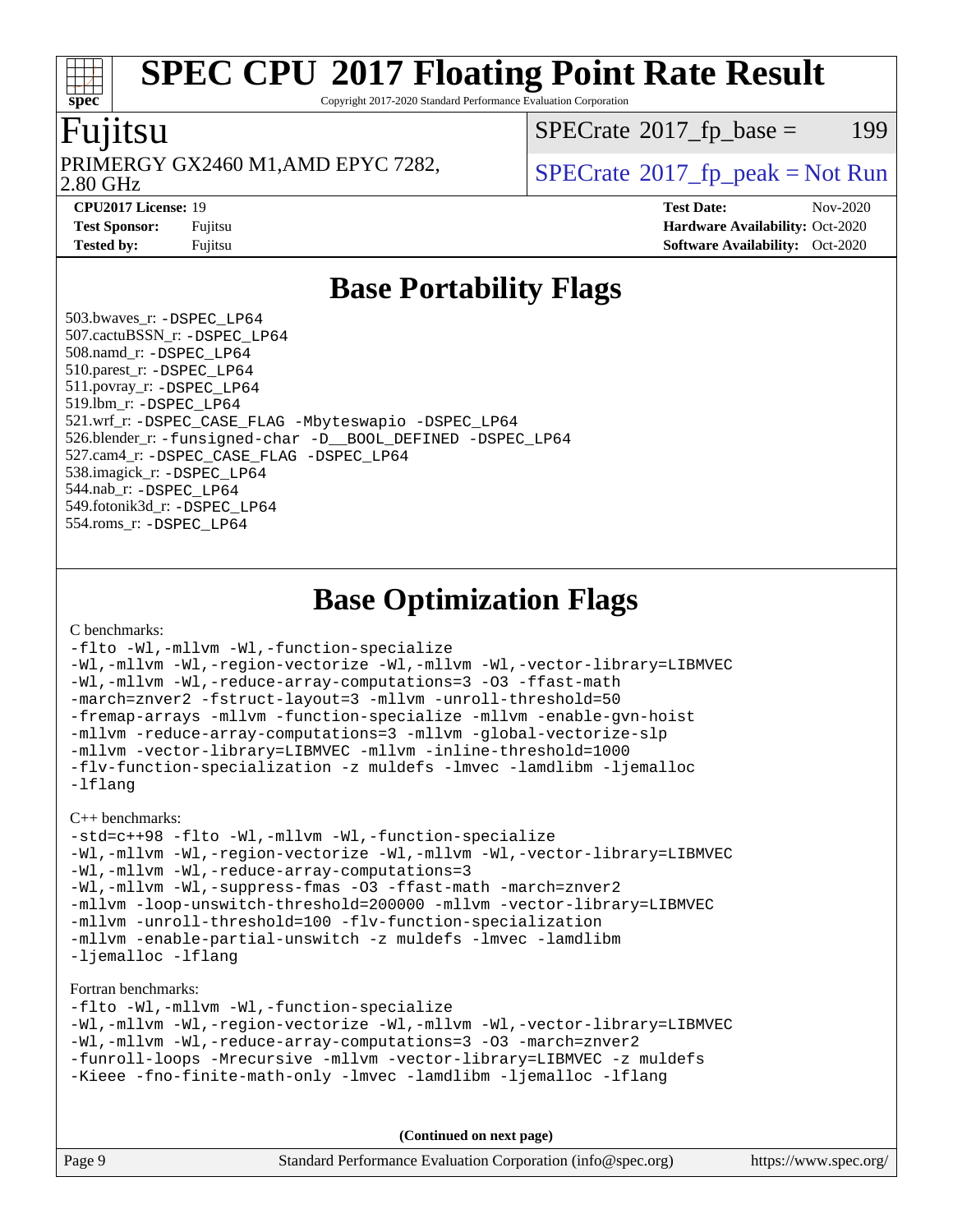# **[spec](http://www.spec.org/)**

# **[SPEC CPU](http://www.spec.org/auto/cpu2017/Docs/result-fields.html#SPECCPU2017FloatingPointRateResult)[2017 Floating Point Rate Result](http://www.spec.org/auto/cpu2017/Docs/result-fields.html#SPECCPU2017FloatingPointRateResult)**

Copyright 2017-2020 Standard Performance Evaluation Corporation

#### Fujitsu

 $SPECTate$ <sup>®</sup>[2017\\_fp\\_base =](http://www.spec.org/auto/cpu2017/Docs/result-fields.html#SPECrate2017fpbase) 199

2.80 GHz

PRIMERGY GX2460 M1,AMD EPYC 7282,  $\vert$  [SPECrate](http://www.spec.org/auto/cpu2017/Docs/result-fields.html#SPECrate2017fppeak) 2017 fp peak = Not Run

**[CPU2017 License:](http://www.spec.org/auto/cpu2017/Docs/result-fields.html#CPU2017License)** 19 **[Test Date:](http://www.spec.org/auto/cpu2017/Docs/result-fields.html#TestDate)** Nov-2020 **[Test Sponsor:](http://www.spec.org/auto/cpu2017/Docs/result-fields.html#TestSponsor)** Fujitsu **[Hardware Availability:](http://www.spec.org/auto/cpu2017/Docs/result-fields.html#HardwareAvailability)** Oct-2020 **[Tested by:](http://www.spec.org/auto/cpu2017/Docs/result-fields.html#Testedby)** Fujitsu **[Software Availability:](http://www.spec.org/auto/cpu2017/Docs/result-fields.html#SoftwareAvailability)** Oct-2020

### **[Base Optimization Flags \(Continued\)](http://www.spec.org/auto/cpu2017/Docs/result-fields.html#BaseOptimizationFlags)**

[Benchmarks using both Fortran and C](http://www.spec.org/auto/cpu2017/Docs/result-fields.html#BenchmarksusingbothFortranandC):

[-flto](http://www.spec.org/cpu2017/results/res2020q4/cpu2017-20201124-24486.flags.html#user_CC_FCbase_aocc-flto) [-Wl,-mllvm -Wl,-function-specialize](http://www.spec.org/cpu2017/results/res2020q4/cpu2017-20201124-24486.flags.html#user_CC_FCbase_F-function-specialize_7e7e661e57922243ee67c9a1251cb8910e607325179a0ce7f2884e09a6f5d4a5ef0ae4f37e8a2a11c95fc48e931f06dc2b6016f14b511fcb441e048bef1b065a) [-Wl,-mllvm -Wl,-region-vectorize](http://www.spec.org/cpu2017/results/res2020q4/cpu2017-20201124-24486.flags.html#user_CC_FCbase_F-region-vectorize_fb6c6b5aa293c88efc6c7c2b52b20755e943585b1fe8658c35afef78727fff56e1a56891413c30e36b8e2a6f9a71126986319243e80eb6110b78b288f533c52b) [-Wl,-mllvm -Wl,-vector-library=LIBMVEC](http://www.spec.org/cpu2017/results/res2020q4/cpu2017-20201124-24486.flags.html#user_CC_FCbase_F-use-vector-library_0a14b27fae317f283640384a31f7bfcc2bd4c1d0b5cfc618a3a430800c9b20217b00f61303eff223a3251b4f06ffbc9739dc5296db9d1fbb9ad24a3939d86d66) [-Wl,-mllvm -Wl,-reduce-array-computations=3](http://www.spec.org/cpu2017/results/res2020q4/cpu2017-20201124-24486.flags.html#user_CC_FCbase_F-reduce-array-computations_b882aefe7a5dda4e33149f6299762b9a720dace3e498e13756f4c04e5a19edf5315c1f3993de2e61ec41e8c206231f84e05da7040e1bb5d69ba27d10a12507e4) [-O3](http://www.spec.org/cpu2017/results/res2020q4/cpu2017-20201124-24486.flags.html#user_CC_FCbase_F-O3) [-ffast-math](http://www.spec.org/cpu2017/results/res2020q4/cpu2017-20201124-24486.flags.html#user_CC_FCbase_aocc-ffast-math) [-march=znver2](http://www.spec.org/cpu2017/results/res2020q4/cpu2017-20201124-24486.flags.html#user_CC_FCbase_aocc-march_3e2e19cff2eeef60c5d90b059483627c9ea47eca6d66670dbd53f9185f6439e27eb5e104cf773e9e8ab18c8842ce63e461a3e948d0214bd567ef3ade411bf467) [-fstruct-layout=3](http://www.spec.org/cpu2017/results/res2020q4/cpu2017-20201124-24486.flags.html#user_CC_FCbase_F-struct-layout) [-mllvm -unroll-threshold=50](http://www.spec.org/cpu2017/results/res2020q4/cpu2017-20201124-24486.flags.html#user_CC_FCbase_F-unroll-threshold_458874500b2c105d6d5cb4d7a611c40e2b16e9e3d26b355fea72d644c3673b4de4b3932662f0ed3dbec75c491a13da2d2ca81180bd779dc531083ef1e1e549dc) [-fremap-arrays](http://www.spec.org/cpu2017/results/res2020q4/cpu2017-20201124-24486.flags.html#user_CC_FCbase_F-fremap-arrays) [-mllvm -function-specialize](http://www.spec.org/cpu2017/results/res2020q4/cpu2017-20201124-24486.flags.html#user_CC_FCbase_F-function-specialize_233b3bdba86027f1b094368157e481c5bc59f40286dc25bfadc1858dcd5745c24fd30d5f188710db7fea399bcc9f44a80b3ce3aacc70a8870250c3ae5e1f35b8) [-mllvm -enable-gvn-hoist](http://www.spec.org/cpu2017/results/res2020q4/cpu2017-20201124-24486.flags.html#user_CC_FCbase_F-enable-gvn-hoist_e5856354646dd6ca1333a0ad99b817e4cf8932b91b82809fd8fd47ceff7b22a89eba5c98fd3e3fa5200368fd772cec3dd56abc3c8f7b655a71b9f9848dddedd5) [-mllvm -reduce-array-computations=3](http://www.spec.org/cpu2017/results/res2020q4/cpu2017-20201124-24486.flags.html#user_CC_FCbase_F-reduce-array-computations_aceadb8604558b566e0e3a0d7a3c1533923dd1fa0889614e16288028922629a28d5695c24d3b3be4306b1e311c54317dfffe3a2e57fbcaabc737a1798de39145) [-mllvm -global-vectorize-slp](http://www.spec.org/cpu2017/results/res2020q4/cpu2017-20201124-24486.flags.html#user_CC_FCbase_F-global-vectorize-slp_a3935e8627af4ced727033b1ffd4db27f4d541a363d28d82bf4c2925fb3a0fd4115d6e42d13a2829f9e024d6608eb67a85cb49770f2da5c5ac8dbc737afad603) [-mllvm -vector-library=LIBMVEC](http://www.spec.org/cpu2017/results/res2020q4/cpu2017-20201124-24486.flags.html#user_CC_FCbase_F-use-vector-library_e584e20b4f7ec96aa109254b65d8e01d864f3d68580371b9d93ed7c338191d4cfce20c3c864632264effc6bbe4c7c38153d02096a342ee92501c4a53204a7871) [-mllvm -inline-threshold=1000](http://www.spec.org/cpu2017/results/res2020q4/cpu2017-20201124-24486.flags.html#user_CC_FCbase_dragonegg-llvm-inline-threshold_b7832241b0a6397e4ecdbaf0eb7defdc10f885c2a282fa3240fdc99844d543fda39cf8a4a9dccf68cf19b5438ac3b455264f478df15da0f4988afa40d8243bab) [-flv-function-specialization](http://www.spec.org/cpu2017/results/res2020q4/cpu2017-20201124-24486.flags.html#user_CC_FCbase_F-flv-function-specialization) [-funroll-loops](http://www.spec.org/cpu2017/results/res2020q4/cpu2017-20201124-24486.flags.html#user_CC_FCbase_aocc-unroll-loops) [-Mrecursive](http://www.spec.org/cpu2017/results/res2020q4/cpu2017-20201124-24486.flags.html#user_CC_FCbase_F-mrecursive_20a145d63f12d5750a899e17d4450b5b8b40330a9bb4af13688ca650e6fb30857bbbe44fb35cdbb895df6e5b2769de0a0d7659f51ff17acfbef6febafec4023f) [-z muldefs](http://www.spec.org/cpu2017/results/res2020q4/cpu2017-20201124-24486.flags.html#user_CC_FCbase_aocc-muldefs) [-Kieee](http://www.spec.org/cpu2017/results/res2020q4/cpu2017-20201124-24486.flags.html#user_CC_FCbase_F-kieee) [-fno-finite-math-only](http://www.spec.org/cpu2017/results/res2020q4/cpu2017-20201124-24486.flags.html#user_CC_FCbase_aocc-fno-finite-math-only) [-lmvec](http://www.spec.org/cpu2017/results/res2020q4/cpu2017-20201124-24486.flags.html#user_CC_FCbase_F-lmvec) [-lamdlibm](http://www.spec.org/cpu2017/results/res2020q4/cpu2017-20201124-24486.flags.html#user_CC_FCbase_F-lamdlibm) [-ljemalloc](http://www.spec.org/cpu2017/results/res2020q4/cpu2017-20201124-24486.flags.html#user_CC_FCbase_jemalloc-lib) [-lflang](http://www.spec.org/cpu2017/results/res2020q4/cpu2017-20201124-24486.flags.html#user_CC_FCbase_F-lflang) [Benchmarks using both C and C++](http://www.spec.org/auto/cpu2017/Docs/result-fields.html#BenchmarksusingbothCandCXX): [-std=c++98](http://www.spec.org/cpu2017/results/res2020q4/cpu2017-20201124-24486.flags.html#user_CC_CXXbase_std-cpp) [-flto](http://www.spec.org/cpu2017/results/res2020q4/cpu2017-20201124-24486.flags.html#user_CC_CXXbase_aocc-flto) [-Wl,-mllvm -Wl,-function-specialize](http://www.spec.org/cpu2017/results/res2020q4/cpu2017-20201124-24486.flags.html#user_CC_CXXbase_F-function-specialize_7e7e661e57922243ee67c9a1251cb8910e607325179a0ce7f2884e09a6f5d4a5ef0ae4f37e8a2a11c95fc48e931f06dc2b6016f14b511fcb441e048bef1b065a) [-Wl,-mllvm -Wl,-region-vectorize](http://www.spec.org/cpu2017/results/res2020q4/cpu2017-20201124-24486.flags.html#user_CC_CXXbase_F-region-vectorize_fb6c6b5aa293c88efc6c7c2b52b20755e943585b1fe8658c35afef78727fff56e1a56891413c30e36b8e2a6f9a71126986319243e80eb6110b78b288f533c52b) [-Wl,-mllvm -Wl,-vector-library=LIBMVEC](http://www.spec.org/cpu2017/results/res2020q4/cpu2017-20201124-24486.flags.html#user_CC_CXXbase_F-use-vector-library_0a14b27fae317f283640384a31f7bfcc2bd4c1d0b5cfc618a3a430800c9b20217b00f61303eff223a3251b4f06ffbc9739dc5296db9d1fbb9ad24a3939d86d66) [-Wl,-mllvm -Wl,-reduce-array-computations=3](http://www.spec.org/cpu2017/results/res2020q4/cpu2017-20201124-24486.flags.html#user_CC_CXXbase_F-reduce-array-computations_b882aefe7a5dda4e33149f6299762b9a720dace3e498e13756f4c04e5a19edf5315c1f3993de2e61ec41e8c206231f84e05da7040e1bb5d69ba27d10a12507e4) [-Wl,-mllvm -Wl,-suppress-fmas](http://www.spec.org/cpu2017/results/res2020q4/cpu2017-20201124-24486.flags.html#user_CC_CXXbase_F-suppress-fmas_f00f00630e4a059e8af9c161e9bbf420bcf19890a7f99d5933525e66aa4b0bb3ab2339d2b12d97d3a5f5d271e839fe9c109938e91fe06230fb53651590cfa1e8) [-O3](http://www.spec.org/cpu2017/results/res2020q4/cpu2017-20201124-24486.flags.html#user_CC_CXXbase_F-O3) [-ffast-math](http://www.spec.org/cpu2017/results/res2020q4/cpu2017-20201124-24486.flags.html#user_CC_CXXbase_aocc-ffast-math) [-march=znver2](http://www.spec.org/cpu2017/results/res2020q4/cpu2017-20201124-24486.flags.html#user_CC_CXXbase_aocc-march_3e2e19cff2eeef60c5d90b059483627c9ea47eca6d66670dbd53f9185f6439e27eb5e104cf773e9e8ab18c8842ce63e461a3e948d0214bd567ef3ade411bf467) [-fstruct-layout=3](http://www.spec.org/cpu2017/results/res2020q4/cpu2017-20201124-24486.flags.html#user_CC_CXXbase_F-struct-layout) [-mllvm -unroll-threshold=50](http://www.spec.org/cpu2017/results/res2020q4/cpu2017-20201124-24486.flags.html#user_CC_CXXbase_F-unroll-threshold_458874500b2c105d6d5cb4d7a611c40e2b16e9e3d26b355fea72d644c3673b4de4b3932662f0ed3dbec75c491a13da2d2ca81180bd779dc531083ef1e1e549dc) [-fremap-arrays](http://www.spec.org/cpu2017/results/res2020q4/cpu2017-20201124-24486.flags.html#user_CC_CXXbase_F-fremap-arrays) [-mllvm -function-specialize](http://www.spec.org/cpu2017/results/res2020q4/cpu2017-20201124-24486.flags.html#user_CC_CXXbase_F-function-specialize_233b3bdba86027f1b094368157e481c5bc59f40286dc25bfadc1858dcd5745c24fd30d5f188710db7fea399bcc9f44a80b3ce3aacc70a8870250c3ae5e1f35b8) [-mllvm -enable-gvn-hoist](http://www.spec.org/cpu2017/results/res2020q4/cpu2017-20201124-24486.flags.html#user_CC_CXXbase_F-enable-gvn-hoist_e5856354646dd6ca1333a0ad99b817e4cf8932b91b82809fd8fd47ceff7b22a89eba5c98fd3e3fa5200368fd772cec3dd56abc3c8f7b655a71b9f9848dddedd5) [-mllvm -reduce-array-computations=3](http://www.spec.org/cpu2017/results/res2020q4/cpu2017-20201124-24486.flags.html#user_CC_CXXbase_F-reduce-array-computations_aceadb8604558b566e0e3a0d7a3c1533923dd1fa0889614e16288028922629a28d5695c24d3b3be4306b1e311c54317dfffe3a2e57fbcaabc737a1798de39145) [-mllvm -global-vectorize-slp](http://www.spec.org/cpu2017/results/res2020q4/cpu2017-20201124-24486.flags.html#user_CC_CXXbase_F-global-vectorize-slp_a3935e8627af4ced727033b1ffd4db27f4d541a363d28d82bf4c2925fb3a0fd4115d6e42d13a2829f9e024d6608eb67a85cb49770f2da5c5ac8dbc737afad603) [-mllvm -vector-library=LIBMVEC](http://www.spec.org/cpu2017/results/res2020q4/cpu2017-20201124-24486.flags.html#user_CC_CXXbase_F-use-vector-library_e584e20b4f7ec96aa109254b65d8e01d864f3d68580371b9d93ed7c338191d4cfce20c3c864632264effc6bbe4c7c38153d02096a342ee92501c4a53204a7871) [-mllvm -inline-threshold=1000](http://www.spec.org/cpu2017/results/res2020q4/cpu2017-20201124-24486.flags.html#user_CC_CXXbase_dragonegg-llvm-inline-threshold_b7832241b0a6397e4ecdbaf0eb7defdc10f885c2a282fa3240fdc99844d543fda39cf8a4a9dccf68cf19b5438ac3b455264f478df15da0f4988afa40d8243bab) [-flv-function-specialization](http://www.spec.org/cpu2017/results/res2020q4/cpu2017-20201124-24486.flags.html#user_CC_CXXbase_F-flv-function-specialization) [-mllvm -loop-unswitch-threshold=200000](http://www.spec.org/cpu2017/results/res2020q4/cpu2017-20201124-24486.flags.html#user_CC_CXXbase_F-loop-unswitch-threshold_f9a82ae3270e55b5fbf79d0d96ee93606b73edbbe527d20b18b7bff1a3a146ad50cfc7454c5297978340ae9213029016a7d16221274d672d3f7f42ed25274e1d) [-mllvm -unroll-threshold=100](http://www.spec.org/cpu2017/results/res2020q4/cpu2017-20201124-24486.flags.html#user_CC_CXXbase_F-unroll-threshold_2755d0c78138845d361fa1543e3a063fffa198df9b3edf0cfb856bbc88a81e1769b12ac7a550c5d35197be55360db1a3f95a8d1304df999456cabf5120c45168) [-mllvm -enable-partial-unswitch](http://www.spec.org/cpu2017/results/res2020q4/cpu2017-20201124-24486.flags.html#user_CC_CXXbase_F-enable-partial-unswitch_6e1c33f981d77963b1eaf834973128a7f33ce3f8e27f54689656697a35e89dcc875281e0e6283d043e32f367dcb605ba0e307a92e830f7e326789fa6c61b35d3) [-z muldefs](http://www.spec.org/cpu2017/results/res2020q4/cpu2017-20201124-24486.flags.html#user_CC_CXXbase_aocc-muldefs) [-lmvec](http://www.spec.org/cpu2017/results/res2020q4/cpu2017-20201124-24486.flags.html#user_CC_CXXbase_F-lmvec) [-lamdlibm](http://www.spec.org/cpu2017/results/res2020q4/cpu2017-20201124-24486.flags.html#user_CC_CXXbase_F-lamdlibm) [-ljemalloc](http://www.spec.org/cpu2017/results/res2020q4/cpu2017-20201124-24486.flags.html#user_CC_CXXbase_jemalloc-lib) [-lflang](http://www.spec.org/cpu2017/results/res2020q4/cpu2017-20201124-24486.flags.html#user_CC_CXXbase_F-lflang) [Benchmarks using Fortran, C, and C++:](http://www.spec.org/auto/cpu2017/Docs/result-fields.html#BenchmarksusingFortranCandCXX) [-std=c++98](http://www.spec.org/cpu2017/results/res2020q4/cpu2017-20201124-24486.flags.html#user_CC_CXX_FCbase_std-cpp) [-flto](http://www.spec.org/cpu2017/results/res2020q4/cpu2017-20201124-24486.flags.html#user_CC_CXX_FCbase_aocc-flto) [-Wl,-mllvm -Wl,-function-specialize](http://www.spec.org/cpu2017/results/res2020q4/cpu2017-20201124-24486.flags.html#user_CC_CXX_FCbase_F-function-specialize_7e7e661e57922243ee67c9a1251cb8910e607325179a0ce7f2884e09a6f5d4a5ef0ae4f37e8a2a11c95fc48e931f06dc2b6016f14b511fcb441e048bef1b065a) [-Wl,-mllvm -Wl,-region-vectorize](http://www.spec.org/cpu2017/results/res2020q4/cpu2017-20201124-24486.flags.html#user_CC_CXX_FCbase_F-region-vectorize_fb6c6b5aa293c88efc6c7c2b52b20755e943585b1fe8658c35afef78727fff56e1a56891413c30e36b8e2a6f9a71126986319243e80eb6110b78b288f533c52b) [-Wl,-mllvm -Wl,-vector-library=LIBMVEC](http://www.spec.org/cpu2017/results/res2020q4/cpu2017-20201124-24486.flags.html#user_CC_CXX_FCbase_F-use-vector-library_0a14b27fae317f283640384a31f7bfcc2bd4c1d0b5cfc618a3a430800c9b20217b00f61303eff223a3251b4f06ffbc9739dc5296db9d1fbb9ad24a3939d86d66) [-Wl,-mllvm -Wl,-reduce-array-computations=3](http://www.spec.org/cpu2017/results/res2020q4/cpu2017-20201124-24486.flags.html#user_CC_CXX_FCbase_F-reduce-array-computations_b882aefe7a5dda4e33149f6299762b9a720dace3e498e13756f4c04e5a19edf5315c1f3993de2e61ec41e8c206231f84e05da7040e1bb5d69ba27d10a12507e4) [-Wl,-mllvm -Wl,-suppress-fmas](http://www.spec.org/cpu2017/results/res2020q4/cpu2017-20201124-24486.flags.html#user_CC_CXX_FCbase_F-suppress-fmas_f00f00630e4a059e8af9c161e9bbf420bcf19890a7f99d5933525e66aa4b0bb3ab2339d2b12d97d3a5f5d271e839fe9c109938e91fe06230fb53651590cfa1e8) [-O3](http://www.spec.org/cpu2017/results/res2020q4/cpu2017-20201124-24486.flags.html#user_CC_CXX_FCbase_F-O3) [-ffast-math](http://www.spec.org/cpu2017/results/res2020q4/cpu2017-20201124-24486.flags.html#user_CC_CXX_FCbase_aocc-ffast-math) [-march=znver2](http://www.spec.org/cpu2017/results/res2020q4/cpu2017-20201124-24486.flags.html#user_CC_CXX_FCbase_aocc-march_3e2e19cff2eeef60c5d90b059483627c9ea47eca6d66670dbd53f9185f6439e27eb5e104cf773e9e8ab18c8842ce63e461a3e948d0214bd567ef3ade411bf467) [-fstruct-layout=3](http://www.spec.org/cpu2017/results/res2020q4/cpu2017-20201124-24486.flags.html#user_CC_CXX_FCbase_F-struct-layout) [-mllvm -unroll-threshold=50](http://www.spec.org/cpu2017/results/res2020q4/cpu2017-20201124-24486.flags.html#user_CC_CXX_FCbase_F-unroll-threshold_458874500b2c105d6d5cb4d7a611c40e2b16e9e3d26b355fea72d644c3673b4de4b3932662f0ed3dbec75c491a13da2d2ca81180bd779dc531083ef1e1e549dc) [-fremap-arrays](http://www.spec.org/cpu2017/results/res2020q4/cpu2017-20201124-24486.flags.html#user_CC_CXX_FCbase_F-fremap-arrays) [-mllvm -function-specialize](http://www.spec.org/cpu2017/results/res2020q4/cpu2017-20201124-24486.flags.html#user_CC_CXX_FCbase_F-function-specialize_233b3bdba86027f1b094368157e481c5bc59f40286dc25bfadc1858dcd5745c24fd30d5f188710db7fea399bcc9f44a80b3ce3aacc70a8870250c3ae5e1f35b8) [-mllvm -enable-gvn-hoist](http://www.spec.org/cpu2017/results/res2020q4/cpu2017-20201124-24486.flags.html#user_CC_CXX_FCbase_F-enable-gvn-hoist_e5856354646dd6ca1333a0ad99b817e4cf8932b91b82809fd8fd47ceff7b22a89eba5c98fd3e3fa5200368fd772cec3dd56abc3c8f7b655a71b9f9848dddedd5) [-mllvm -reduce-array-computations=3](http://www.spec.org/cpu2017/results/res2020q4/cpu2017-20201124-24486.flags.html#user_CC_CXX_FCbase_F-reduce-array-computations_aceadb8604558b566e0e3a0d7a3c1533923dd1fa0889614e16288028922629a28d5695c24d3b3be4306b1e311c54317dfffe3a2e57fbcaabc737a1798de39145) [-mllvm -global-vectorize-slp](http://www.spec.org/cpu2017/results/res2020q4/cpu2017-20201124-24486.flags.html#user_CC_CXX_FCbase_F-global-vectorize-slp_a3935e8627af4ced727033b1ffd4db27f4d541a363d28d82bf4c2925fb3a0fd4115d6e42d13a2829f9e024d6608eb67a85cb49770f2da5c5ac8dbc737afad603)

[-mllvm -vector-library=LIBMVEC](http://www.spec.org/cpu2017/results/res2020q4/cpu2017-20201124-24486.flags.html#user_CC_CXX_FCbase_F-use-vector-library_e584e20b4f7ec96aa109254b65d8e01d864f3d68580371b9d93ed7c338191d4cfce20c3c864632264effc6bbe4c7c38153d02096a342ee92501c4a53204a7871) [-mllvm -inline-threshold=1000](http://www.spec.org/cpu2017/results/res2020q4/cpu2017-20201124-24486.flags.html#user_CC_CXX_FCbase_dragonegg-llvm-inline-threshold_b7832241b0a6397e4ecdbaf0eb7defdc10f885c2a282fa3240fdc99844d543fda39cf8a4a9dccf68cf19b5438ac3b455264f478df15da0f4988afa40d8243bab) [-flv-function-specialization](http://www.spec.org/cpu2017/results/res2020q4/cpu2017-20201124-24486.flags.html#user_CC_CXX_FCbase_F-flv-function-specialization) [-mllvm -loop-unswitch-threshold=200000](http://www.spec.org/cpu2017/results/res2020q4/cpu2017-20201124-24486.flags.html#user_CC_CXX_FCbase_F-loop-unswitch-threshold_f9a82ae3270e55b5fbf79d0d96ee93606b73edbbe527d20b18b7bff1a3a146ad50cfc7454c5297978340ae9213029016a7d16221274d672d3f7f42ed25274e1d) [-mllvm -unroll-threshold=100](http://www.spec.org/cpu2017/results/res2020q4/cpu2017-20201124-24486.flags.html#user_CC_CXX_FCbase_F-unroll-threshold_2755d0c78138845d361fa1543e3a063fffa198df9b3edf0cfb856bbc88a81e1769b12ac7a550c5d35197be55360db1a3f95a8d1304df999456cabf5120c45168) [-mllvm -enable-partial-unswitch](http://www.spec.org/cpu2017/results/res2020q4/cpu2017-20201124-24486.flags.html#user_CC_CXX_FCbase_F-enable-partial-unswitch_6e1c33f981d77963b1eaf834973128a7f33ce3f8e27f54689656697a35e89dcc875281e0e6283d043e32f367dcb605ba0e307a92e830f7e326789fa6c61b35d3) [-funroll-loops](http://www.spec.org/cpu2017/results/res2020q4/cpu2017-20201124-24486.flags.html#user_CC_CXX_FCbase_aocc-unroll-loops) [-Mrecursive](http://www.spec.org/cpu2017/results/res2020q4/cpu2017-20201124-24486.flags.html#user_CC_CXX_FCbase_F-mrecursive_20a145d63f12d5750a899e17d4450b5b8b40330a9bb4af13688ca650e6fb30857bbbe44fb35cdbb895df6e5b2769de0a0d7659f51ff17acfbef6febafec4023f) [-z muldefs](http://www.spec.org/cpu2017/results/res2020q4/cpu2017-20201124-24486.flags.html#user_CC_CXX_FCbase_aocc-muldefs) [-Kieee](http://www.spec.org/cpu2017/results/res2020q4/cpu2017-20201124-24486.flags.html#user_CC_CXX_FCbase_F-kieee) [-fno-finite-math-only](http://www.spec.org/cpu2017/results/res2020q4/cpu2017-20201124-24486.flags.html#user_CC_CXX_FCbase_aocc-fno-finite-math-only)

[-lmvec](http://www.spec.org/cpu2017/results/res2020q4/cpu2017-20201124-24486.flags.html#user_CC_CXX_FCbase_F-lmvec) [-lamdlibm](http://www.spec.org/cpu2017/results/res2020q4/cpu2017-20201124-24486.flags.html#user_CC_CXX_FCbase_F-lamdlibm) [-ljemalloc](http://www.spec.org/cpu2017/results/res2020q4/cpu2017-20201124-24486.flags.html#user_CC_CXX_FCbase_jemalloc-lib) [-lflang](http://www.spec.org/cpu2017/results/res2020q4/cpu2017-20201124-24486.flags.html#user_CC_CXX_FCbase_F-lflang)

[The flags files that were used to format this result can be browsed at](tmsearch) <http://www.spec.org/cpu2017/flags/aocc200-flags-C4.html> <http://www.spec.org/cpu2017/flags/Fujitsu-Platform-Settings-V1.0-ROME-RevC.html>

[You can also download the XML flags sources by saving the following links:](tmsearch) <http://www.spec.org/cpu2017/flags/aocc200-flags-C4.xml> <http://www.spec.org/cpu2017/flags/Fujitsu-Platform-Settings-V1.0-ROME-RevC.xml>

Page 10 Standard Performance Evaluation Corporation [\(info@spec.org\)](mailto:info@spec.org) <https://www.spec.org/>